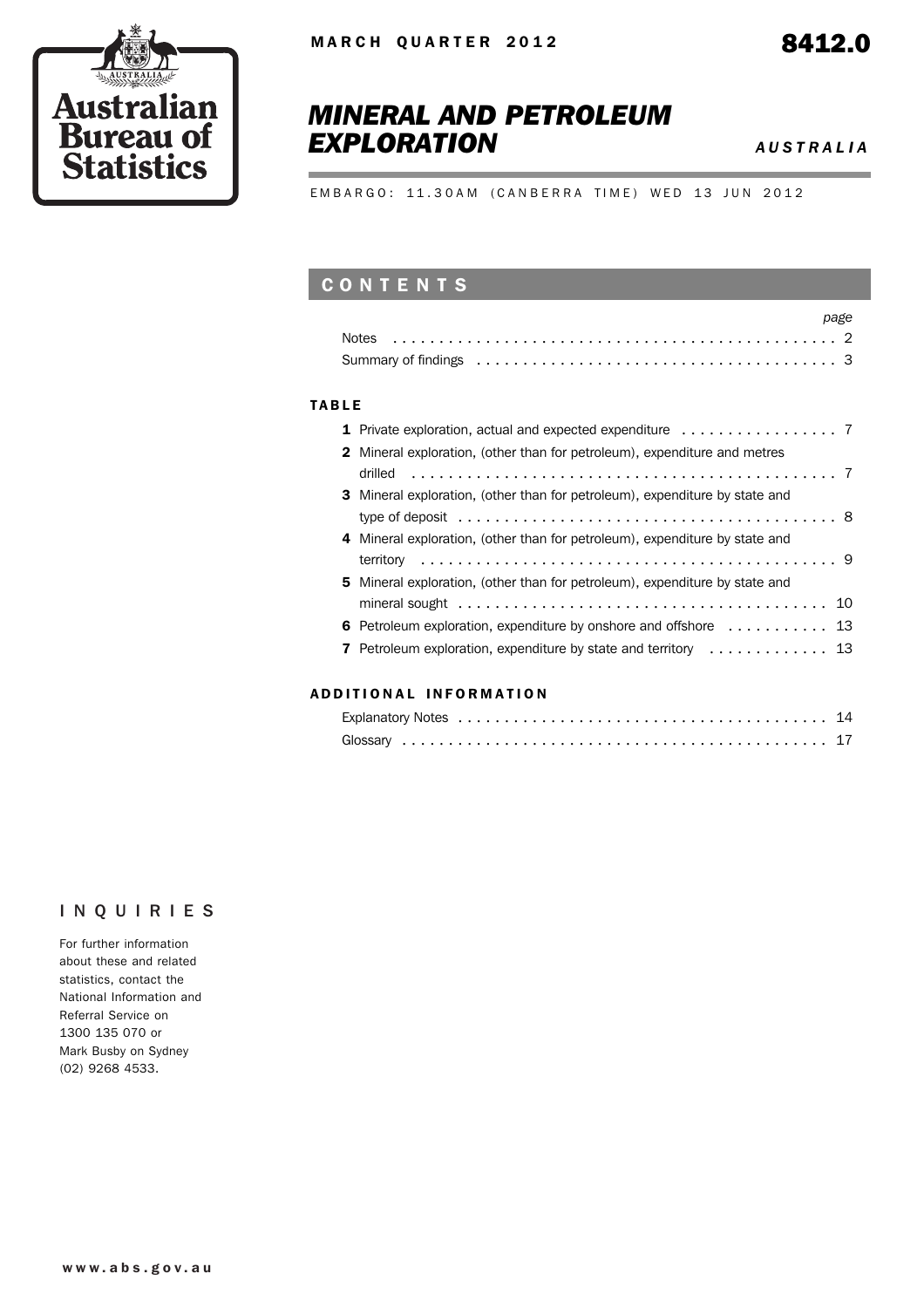# NOTES

| FORTHCOMING ISSUES    | ISSUE (Quarter)                               | <b>RELEASE DATE</b>                                                                                                                                                                                                                                                                                                                                                                                                                                                                                                                                                                                                                                                               |
|-----------------------|-----------------------------------------------|-----------------------------------------------------------------------------------------------------------------------------------------------------------------------------------------------------------------------------------------------------------------------------------------------------------------------------------------------------------------------------------------------------------------------------------------------------------------------------------------------------------------------------------------------------------------------------------------------------------------------------------------------------------------------------------|
|                       | June 2012                                     | 3 September 2012                                                                                                                                                                                                                                                                                                                                                                                                                                                                                                                                                                                                                                                                  |
|                       | September 2012                                | 3 December 2012                                                                                                                                                                                                                                                                                                                                                                                                                                                                                                                                                                                                                                                                   |
|                       | December 2012                                 | 4 March 2013                                                                                                                                                                                                                                                                                                                                                                                                                                                                                                                                                                                                                                                                      |
|                       | March 2013                                    | 3 June 2013                                                                                                                                                                                                                                                                                                                                                                                                                                                                                                                                                                                                                                                                       |
|                       |                                               |                                                                                                                                                                                                                                                                                                                                                                                                                                                                                                                                                                                                                                                                                   |
| CHANGES TO NEXT ISSUE | estimates.                                    | • Commencing with the June quarter 2012 issue, the release of this publication will be<br>brought forward by seven working days, to be released before Australian National<br>Accounts: National Income, Expenditure and Product (cat. no. 5206.0). The<br>Forthcoming Issues section (see above) has been updated to reflect this change.<br>Commencing with the June quarter 2012 issue, this publication will include<br>seasonally adjusted and trend estimates for the petroleum exploration series. Table<br>6 and table 7 of this publication and tables 6a, 6b and 7 of the time series<br>spreadsheets will be extended to incorporate the seasonally adjusted and trend |
| ABBREVIATIONS         | Australian Bureau of Statistics<br><b>ABS</b> |                                                                                                                                                                                                                                                                                                                                                                                                                                                                                                                                                                                                                                                                                   |
|                       | goods and services tax<br><b>GST</b>          |                                                                                                                                                                                                                                                                                                                                                                                                                                                                                                                                                                                                                                                                                   |
|                       | <b>IPDA</b>                                   | Joint Petroleum Development Area                                                                                                                                                                                                                                                                                                                                                                                                                                                                                                                                                                                                                                                  |
|                       | <b>UNTAET</b>                                 | United Nations Transitional Administration in East Timor                                                                                                                                                                                                                                                                                                                                                                                                                                                                                                                                                                                                                          |
|                       | wholesale sales tax<br><b>WST</b>             |                                                                                                                                                                                                                                                                                                                                                                                                                                                                                                                                                                                                                                                                                   |
|                       | Zone of Cooperation<br>ZOC                    |                                                                                                                                                                                                                                                                                                                                                                                                                                                                                                                                                                                                                                                                                   |
|                       |                                               |                                                                                                                                                                                                                                                                                                                                                                                                                                                                                                                                                                                                                                                                                   |

Brian Pink Australian Statistician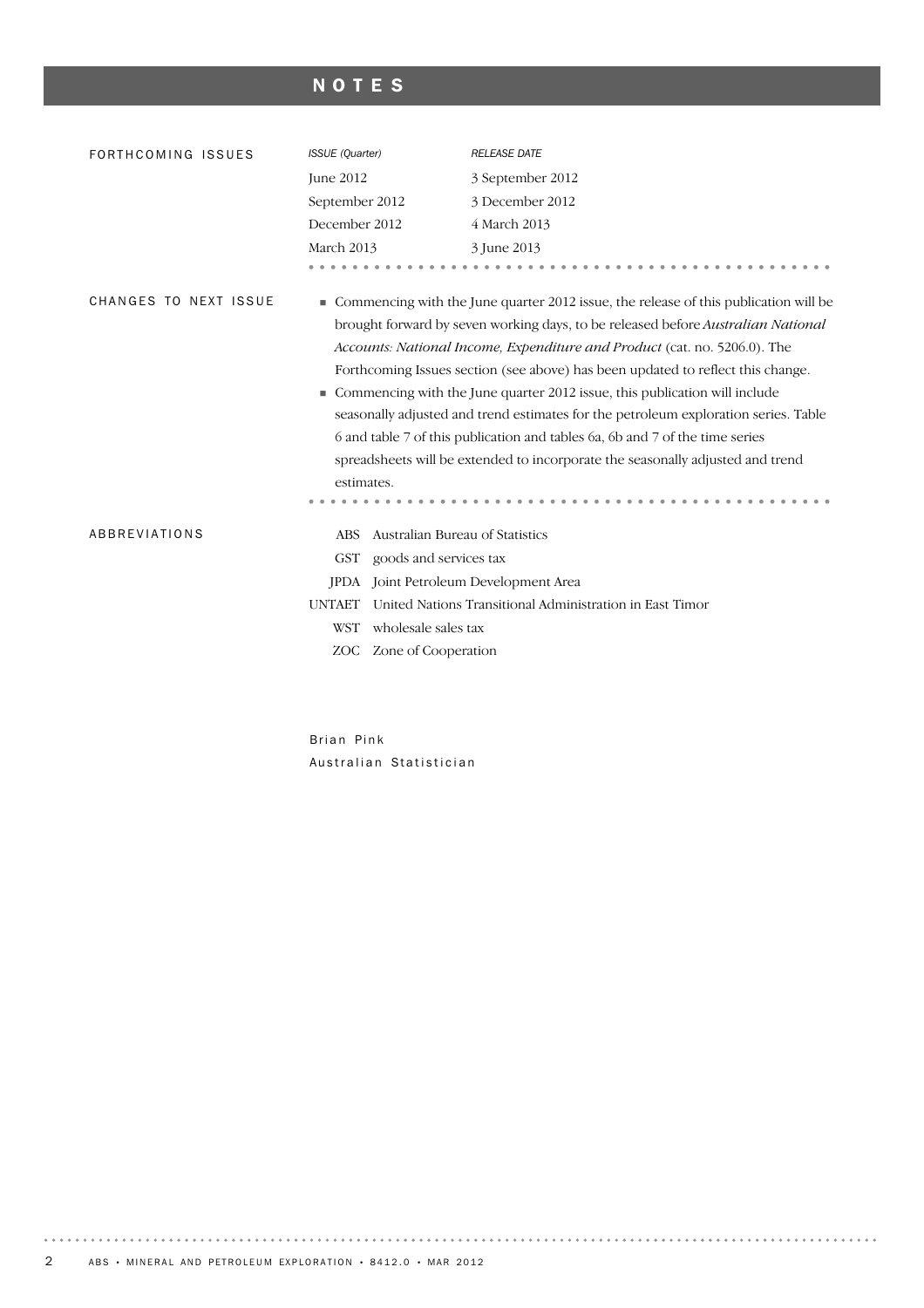#### MINERAL EXPLORATION (OTHER THAN FOR PETROLEUM)

TREND ESTIMATES

The trend estimate for total mineral exploration expenditure rose 7.1% (or \$70.4m) to \$1057.7m in the March quarter 2012. The current quarter estimate is 35.1% higher than the March quarter 2011 estimate.



The largest contribution to the rise in the trend estimate this quarter was in Western Australia (up 12.3% or \$62.7m) followed by Queensland (up 3.2% or \$7.9m).

The trend estimate for metres drilled rose 1.8% this quarter. The current quarter estimate is 15.1% higher than the March quarter 2011 estimate.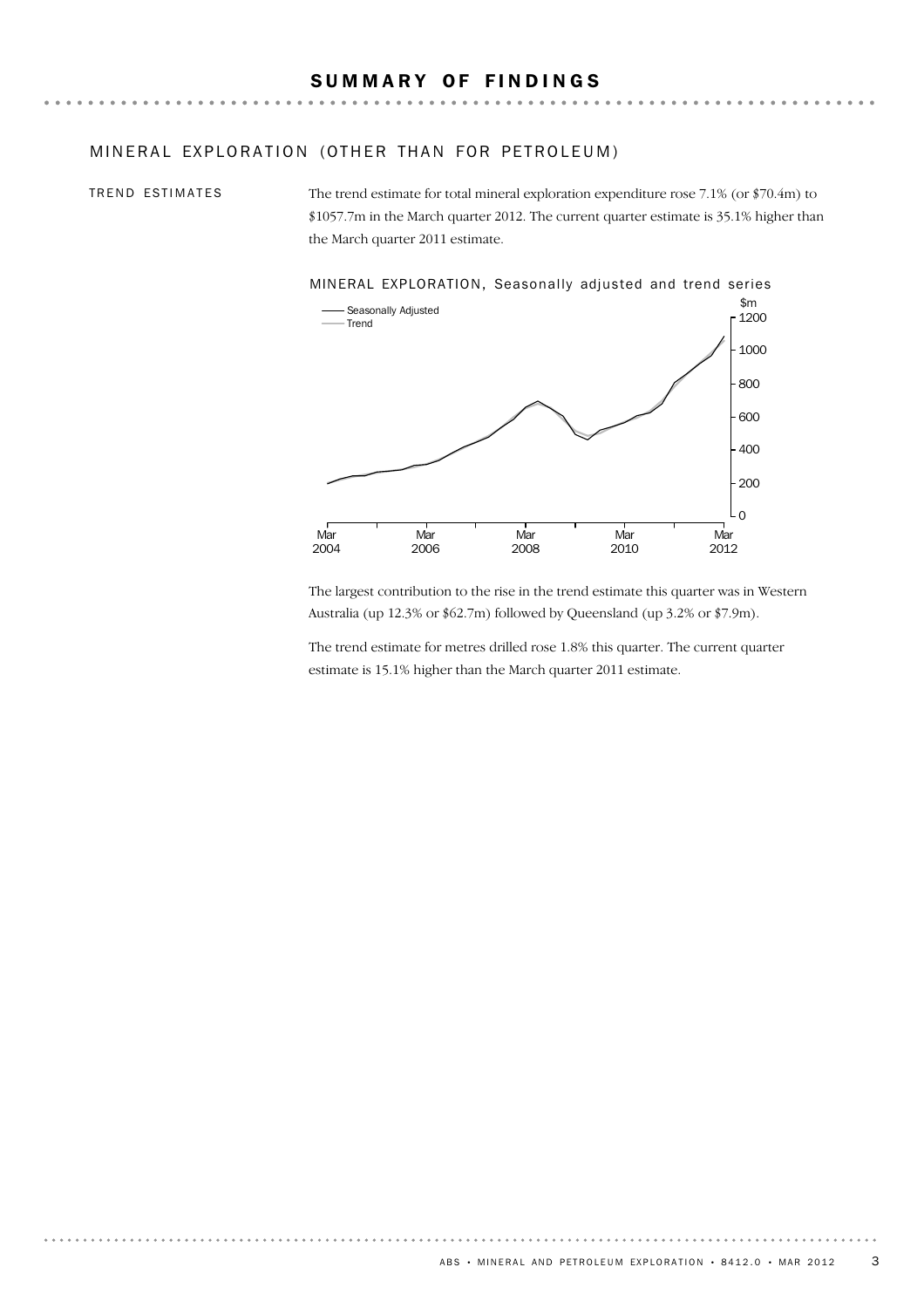### MINERAL EXPLORATION (OTHER THAN FOR PETROLEUM)

EXPLORATION EXPENDITURE The seasonally adjusted estimate of mineral exploration expenditure rose 12.3% (or \$118.8m) to \$1086.0m in the March quarter 2012. The largest rise this quarter was in Western Australia (up 19.0% or \$95.5m) followed by Queensland (up 13.4% or \$31.7m).

In original terms, mineral exploration expenditure fell 15.1% (or –\$156.3m) to \$876.1m in the March quarter 2012. Queensland had the largest fall (down 22.4% or –\$57.5m), followed by Western Australia (down 7.9% or –\$41.8m).

In original terms, exploration on areas of new deposits fell 23.2% (or –\$75.0m), while expenditure on areas of existing deposits fell 11.5% (or –\$81.3m).

In original terms, the largest fall by minerals sought came from expenditure on iron ore exploration (down 14.1% or –\$43.9m), with the largest fall occurring in Western Australia. The next largest fall came from expenditure on coal exploration (down 18.5% or  $-$ \$40.2m).

#### MINERAL EXPLORATION, ORIGINAL SERIES

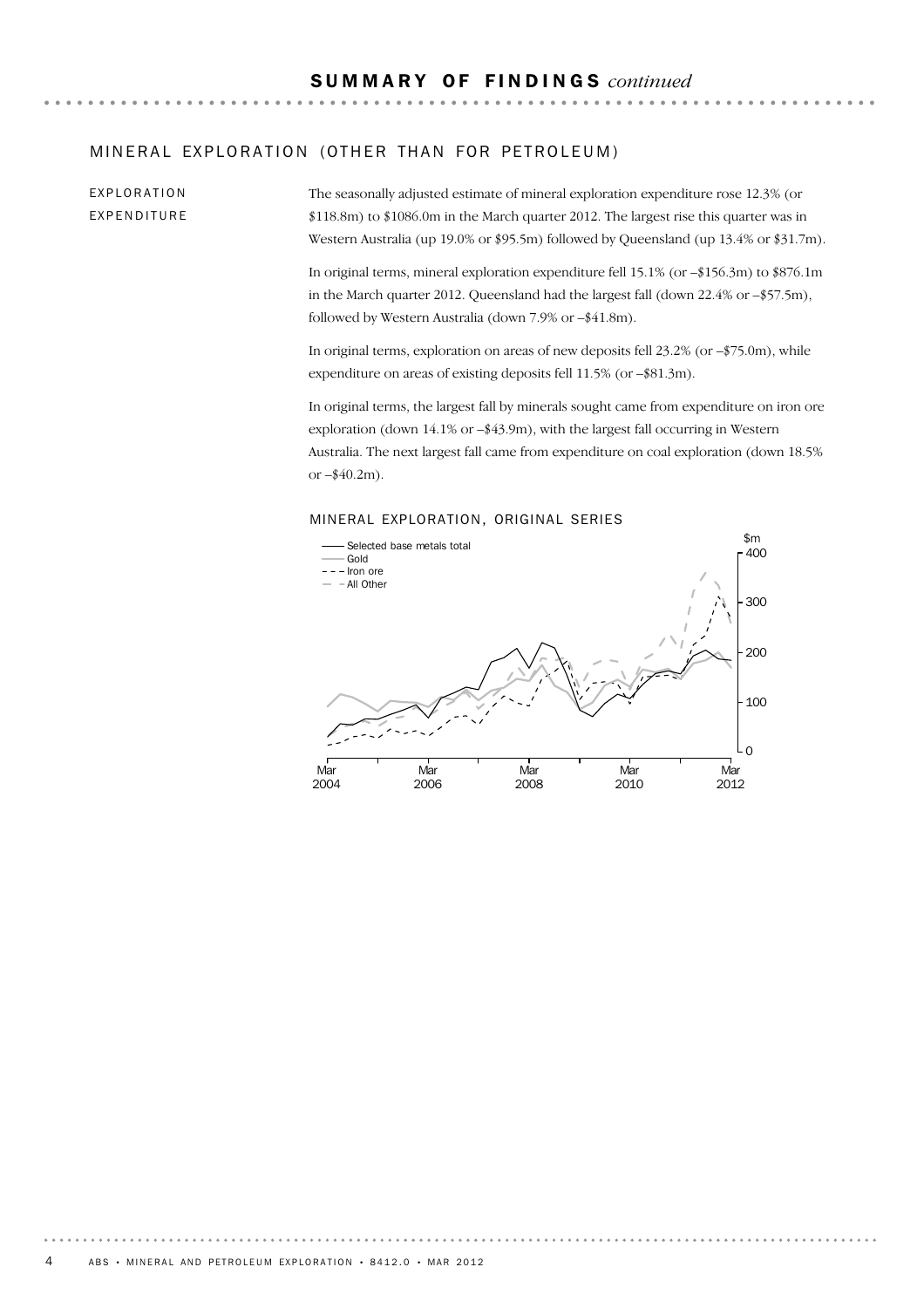### MINERAL EXPLORATION (OTHER THAN FOR PETROLEUM)

METRES DRILLED

In seasonally adjusted terms, total metres drilled rose 4.0% in the March quarter 2012. In original terms total metres drilled fell 23.1%. Drilling in areas of new deposits fell 42.2% and drilling in areas of existing deposits fell 13.3%.



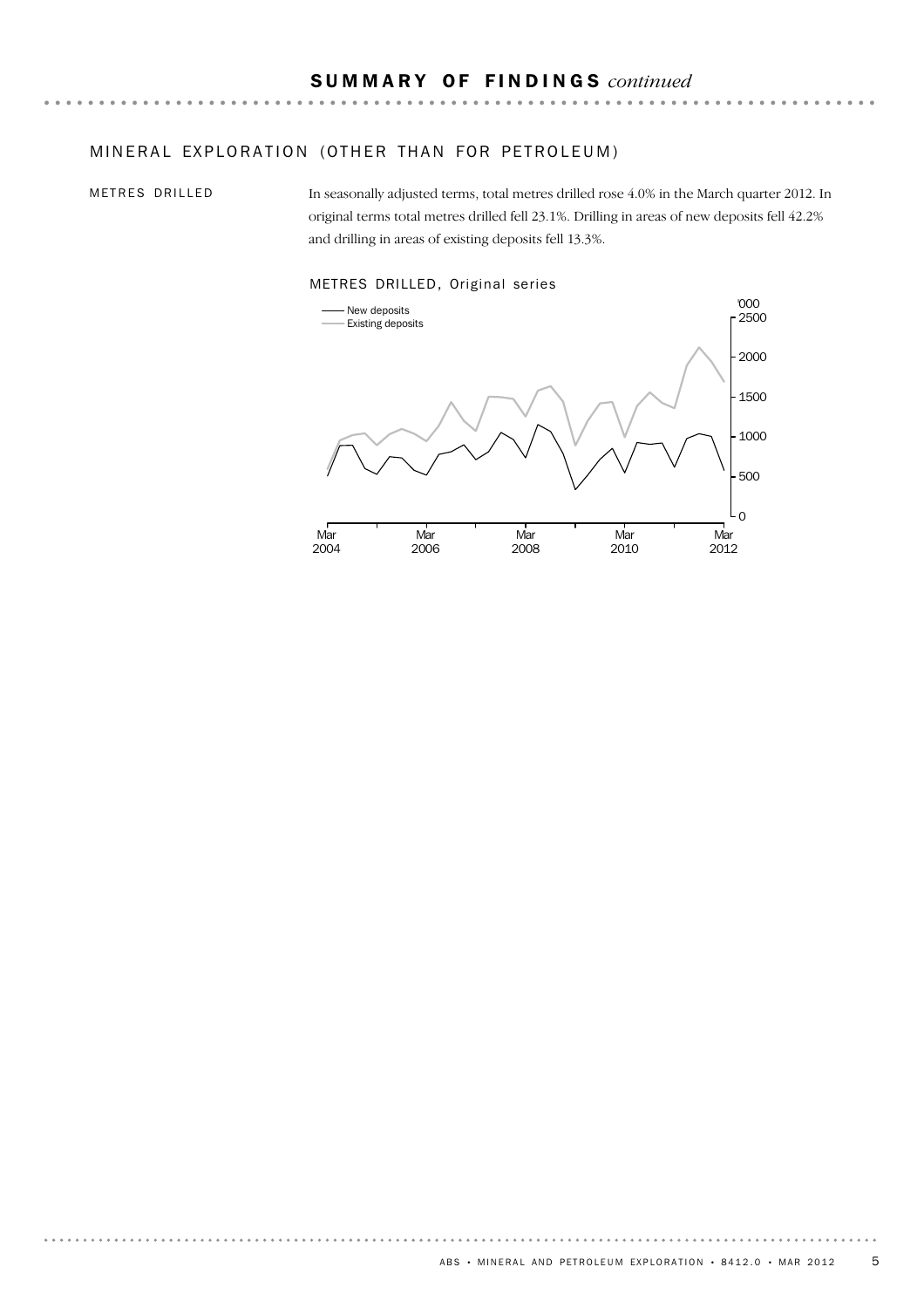### PETROLEUM EXPLORATION

OVERVIEW

Expenditure on petroleum exploration for the March quarter 2012 fell 33.6% (or –\$301.0m) to \$596.0m.

Expenditure on exploration on production leases fell  $46.4\%$  (or  $-$ \$63.4m) to \$73.3m, while exploration on all other areas fell 31.3% (or -\$237.7m) to \$522.7m this quarter.

Offshore exploration fell 30.0% (or –\$185.8m) to \$432.9m, while onshore exploration expenditure fell 41.4% (or –\$115.2m) to \$163.1m.

In the March quarter 2012, the largest fall in petroleum exploration expenditure was in Western Australia (down 35.7% or –\$218.7m). REGIONAL DATA

PETROLEUM EXPLORATION, Original series

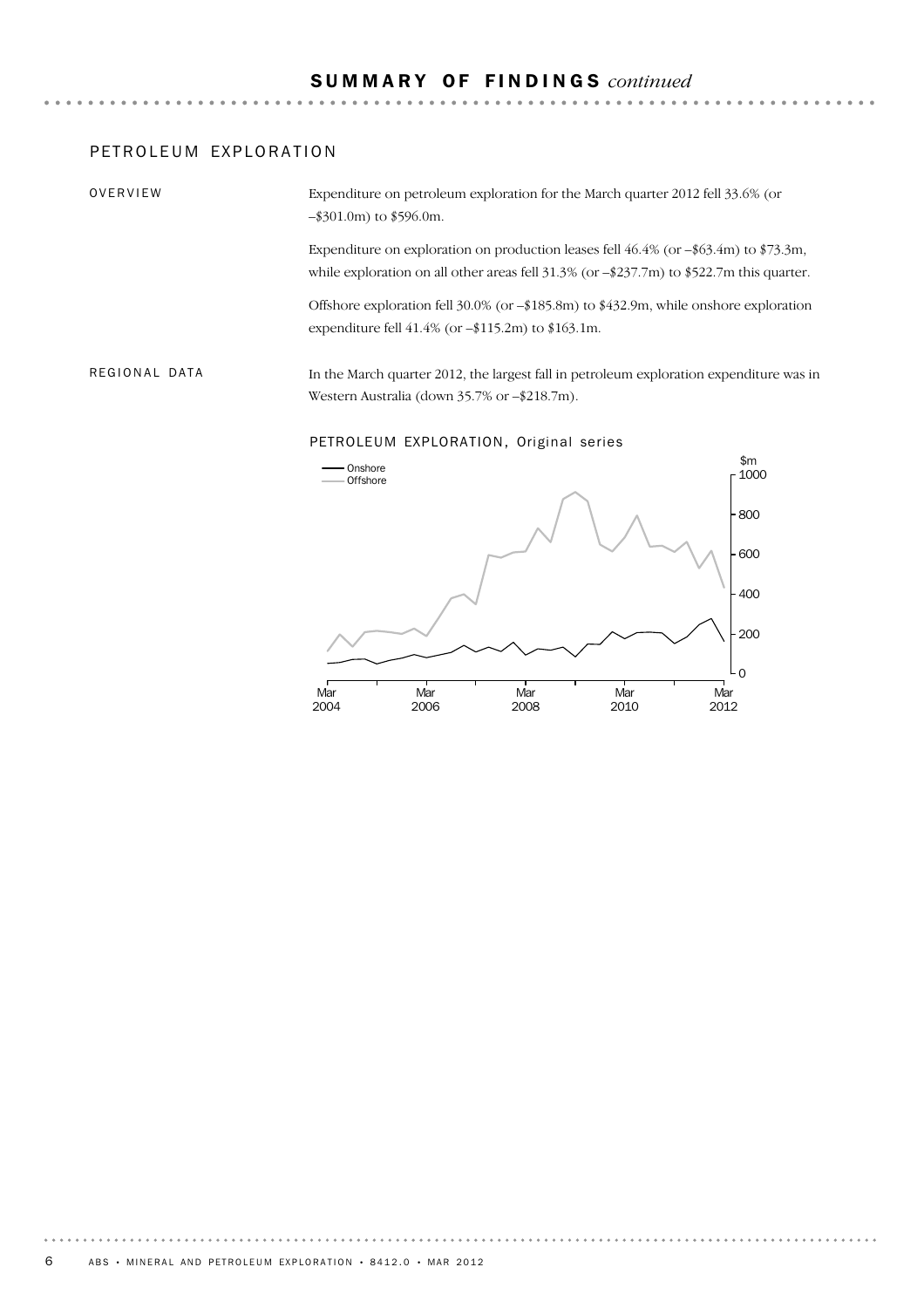|           |               | MINERAL EXPLORATION |                                          |                         |                                                        |        | PETROLEUM ONSHORE |                                          |             | PETROLEUM OFFSHORE |                                          |
|-----------|---------------|---------------------|------------------------------------------|-------------------------|--------------------------------------------------------|--------|-------------------|------------------------------------------|-------------|--------------------|------------------------------------------|
|           | Actual        | Expected            | Actual as a<br>proportion<br>of expected | Expected<br>Adjusted(a) | Actual as a<br>proportion<br>of expected<br>- Adjusted | Actual | Expected          | Actual as a<br>proportion<br>of expected | Actual      | Expected           | Actual as a<br>proportion<br>of expected |
| Period    | $\mathsf{Sm}$ | \$m                 | %                                        | \$m                     | $\%$                                                   | \$m\$  | \$m               | %                                        | \$m         | $\mathsf{Sm}$      | %                                        |
|           |               |                     |                                          |                         |                                                        |        |                   |                                          |             |                    |                                          |
| 2008-09   | 2 2 2 3 . 1   | 2 166.6             | 102.6                                    | 2 4 64.1                | 90.2                                                   | 492.3  | 497.1             | 99.0                                     | 3 3 18.4    | 2 663.4            | 124.6                                    |
| 2009-10   | 2 2 3 2 .5    | 1925.8              | 115.9                                    | 2 2 0 4 .2              | 101.3                                                  | 748.6  | 834.0             | 89.8                                     | 2 745.6     | 2 658.0            | 103.3                                    |
| 2010-11   | 2951.3        | 2 406.7             | 122.6                                    | 2 7 2 3.8               | 108.4                                                  | 756.5  | 782.2             | 96.7                                     | 2 559.0     | 2 5 1 2.7          | 101.8                                    |
| 2010-2011 |               |                     |                                          |                         |                                                        |        |                   |                                          |             |                    |                                          |
| Dec half  | 1 3 9 3.8     | 1 1 2 9.6           | 123.4                                    | 1 309.5                 | 106.4                                                  | 416.9  | 378.6             | 110.1                                    | 1 2 8 3 . 1 | 1 3 2 9 . 0        | 96.5                                     |
| Jun half  | 1 5 5 7 . 5   | 1 2 7 7 . 1         | 122.0                                    | 1414.3                  | 110.1                                                  | 339.5  | 403.7             | 84.1                                     | 1 275.8     | 1 1 8 3.7          | 107.8                                    |
| 2011-2012 |               |                     |                                          |                         |                                                        |        |                   |                                          |             |                    |                                          |
| Dec half  | 2 0 1 5.8     | 1595.9              | 126.3                                    | 1813.2                  | 111.2                                                  | 527.0  | 456.1             | 115.5                                    | 1 150.4     | 1 1 0 4 .9         | 104.1                                    |
| Jun half  | nya           | 1670.1              | nya                                      | 1839.0                  | nya                                                    | nya    | 742.8             | nya                                      | nya         | 910.2              | nya                                      |
|           |               |                     |                                          |                         |                                                        |        |                   |                                          |             |                    |                                          |

nya not yet available **and the contract of the contract of the Contract Contract Contract Contract Contract Contract Contract Contract Contract Contract Contract Contract Contract Contract Contract Contract Contract Contra** 



MINERAL EXPLORATION, (Other than for petroleum) - Expenditure and metres drilled

EXPENDITURE EXPENDITURE EXPENDITURE METRES DRILLED METRES DRILLED *Seasonally Seasonally New Existing Adjusted New Existing Adjusted Trend Trend deposits deposits Total Total Total deposits deposits Total Total Total Period* \$m \$m \$m \$m \$m '000 '000 '000 '000 '000 2008–09 839.3 1 383.8 2 223.1 . . . . 2 720 5 167 7 888 . . . . 2009–10 853.4 1 379.1 2 232.5 . . . . 3 054 5 244 8 299 . . . . **2010–11** 1 037.5 1 913.8 2 951.3 . . . . . . . 3 436 6 263 9 699 . . . . . . 2009–10 June 249.2 387.9 637.1 606.8 593.0 930 1 390 2 320 2 211 2 137 2010–11 September 240.9 428.5 669.4 623.2 632.9 907 1 556 2 463 2 182 2 195 December 289.5 434.9 724.4 678.3 699.0 933 1 449 2 382 2 276 2 341 March 215.0 435.1 650.1 807.1 782.7 617 1 362 1 979 2 559 2 524 June 292.1 615.3 907.4 859.4 857.5 979 1 896 2 875 2 736 2 700 2011–12 September 313.1 670.3 983.4 917.8 920.8 1 038 2 120 3 158 2 796 2 796 December 323.6 708.8 1 032.4 967.2 987.3 1 008 1 947 2 956 2 826 2 856 March 248.6 627.5 876.1 1 086.0 1 057.7 583 1 689 2 272 2 938 2 906 . . . . . . . . . . . . . . . . . . . . . . . . . . 

. . not applicable

. . . . . . . . . .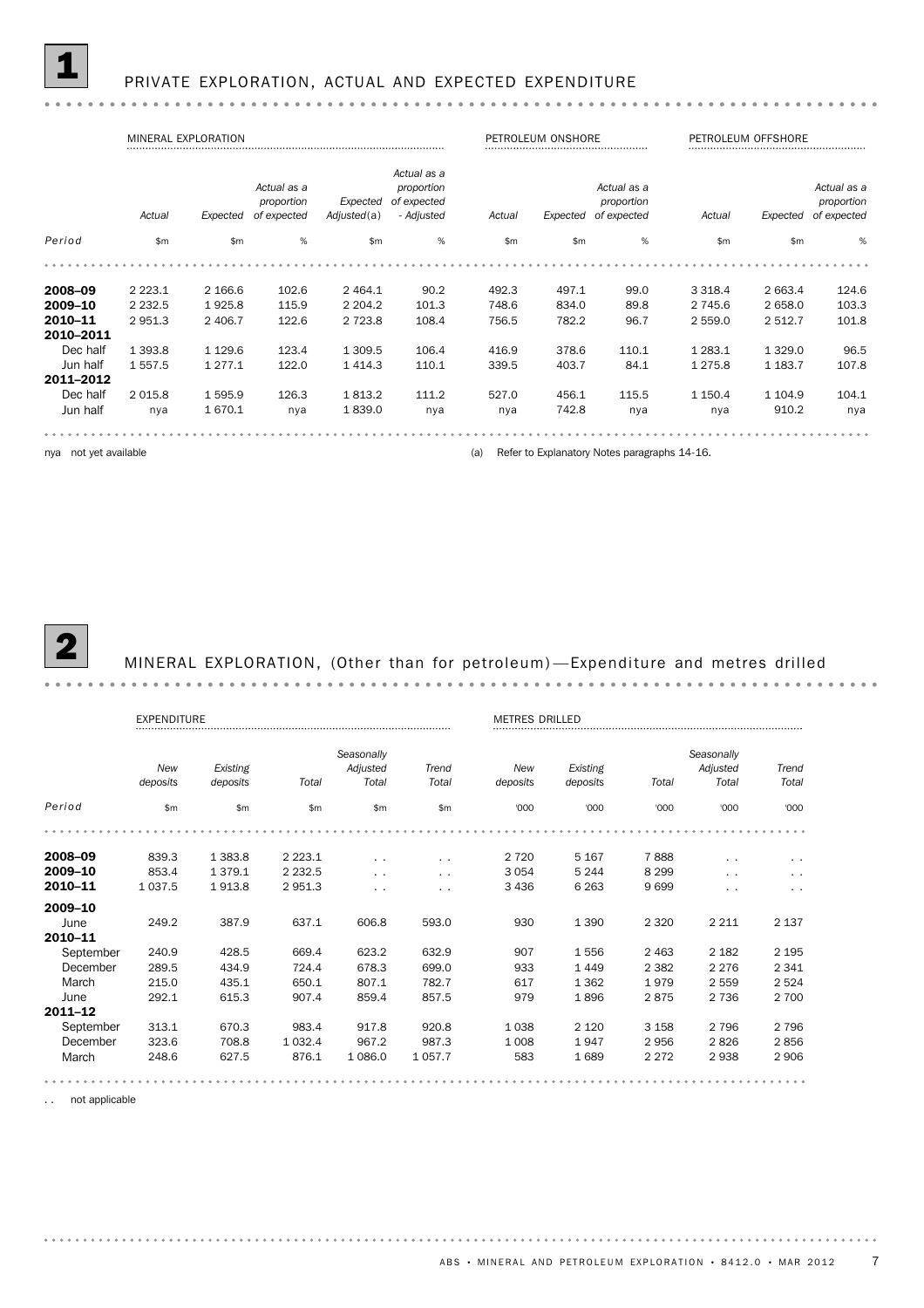|             | New<br>South<br>Wales | Victoria | Queensland | South<br>Australia | Western<br>Australia | Tasmania | Northern<br>Territory | Australia   |
|-------------|-----------------------|----------|------------|--------------------|----------------------|----------|-----------------------|-------------|
| Period      | \$m                   | \$m\$    | \$m\$      | \$m\$              | \$m                  | \$m\$    | \$m                   | \$m         |
|             |                       |          |            |                    |                      |          |                       |             |
|             |                       |          |            | NEW DEPOSITS       |                      |          |                       |             |
| 2008-09     | 78.7                  | 29.4     | 102.7      | 81.9               | 465.7                | 11.9     | 69.0                  | 839.3       |
| 2009-10     | 44.1                  | 25.8     | 99.1       | 99.6               | 483.3                | 13.5     | 88.0                  | 853.4       |
| 2010-11     | 33.9                  | 27.3     | 172.3      | 131.5              | 566.4                | 17.0     | 89.2                  | 1 0 3 7 .5  |
| 2009-10     |                       |          |            |                    |                      |          |                       |             |
| June        | 7.5                   | 6.5      | 31.0       | 32.8               | 147.7                | 4.0      | 19.7                  | 249.2       |
| 2010-11     |                       |          |            |                    |                      |          |                       |             |
| September   | 6.5                   | 5.7      | 31.1       | 28.6               | 135.4                | 3.5      | 30.1                  | 240.9       |
| December    | 9.3                   | 6.9      | 46.6       | 32.4               | 166.0                | 5.7      | 22.5                  | 289.5       |
| March       | 8.1                   | 6.4      | 29.8       | 29.3               | 119.0                | 4.1      | 18.2                  | 215.0       |
| June        | 9.9                   | 8.2      | 64.8       | 41.2               | 146.0                | 3.7      | 18.3                  | 292.1       |
| 2011-12     |                       |          |            |                    |                      |          |                       |             |
| September   | 12.7                  | 12.1     | 78.7       | 35.9               | 144.8                | 3.7      | 25.3                  | 313.1       |
| December    | 12.6                  | 8.2      | 82.3       | 38.0               | 152.2                | 4.6      | 25.8                  | 323.6       |
| March       | 9.7                   | 8.2      | 57.7       | 32.9               | 126.5                | 3.7      | 10.0                  | 248.6       |
|             |                       |          |            |                    |                      |          |                       |             |
|             |                       |          |            | EXISTING DEPOSITS  |                      |          |                       |             |
| 2008-09     | 96.6                  | 32.8     | 249.0      | 138.8              | 781.1                | 8.4      | 77.1                  | 1 383.8     |
| 2009-10     | 86.3                  | 57.5     | 337.5      | 68.3               | 760.7                | 7.2      | 61.5                  | 1 3 7 9 . 1 |
| 2010-11     | 119.3                 | 30.2     | 491.2      | 123.1              | 1 0 23.7             | 20.3     | 106.0                 | 1913.8      |
| 2009-10     |                       |          |            |                    |                      |          |                       |             |
| June        | 23.2                  | 13.7     | 97.7       | 15.3               | 218.5                | 3.1      | 16.4                  | 387.9       |
| 2010-11     |                       |          |            |                    |                      |          |                       |             |
| September   | 25.0                  | 6.7      | 98.7       | 18.8               | 249.2                | 4.5      | 25.7                  | 428.5       |
| December    | 27.6                  | 5.6      | 115.1      | 27.1               | 227.7                | 4.5      | 27.2                  | 434.9       |
| March       | 30.9                  | 6.7      | 99.3       | 33.3               | 243.2                | 5.3      | 16.4                  | 435.1       |
| June        | 35.8                  | 11.2     | 178.1      | 43.9               | 303.6                | 6.0      | 36.7                  | 615.3       |
| 2011-12     |                       |          |            |                    |                      |          |                       |             |
| September   | 50.9                  | 7.3      | 184.3      | 38.8               | 336.9                | 5.9      | 46.3                  | 670.3       |
| December    | 50.8                  | 4.9      | 174.2      | 52.3               | 379.7                | 5.5      | 41.3                  | 708.8       |
| March       | 49.1                  | 5.0      | 141.4      | 40.5               | 363.6                | 6.3      | 21.6                  | 627.5       |
|             |                       |          |            |                    |                      |          |                       |             |
|             |                       |          |            | TOTAL              |                      |          |                       |             |
| 2008-09     | 175.3                 | 62.2     | 351.7      | 220.7              | 1 2 4 6.8            | 20.4     | 146.1                 | 2 2 2 3 . 1 |
| 2009-10     | 130.4                 | 83.3     | 436.6      | 167.9              | 1 244.1              | 20.7     | 149.5                 | 2 2 3 2.5   |
| 2010-11     | 153.1                 | 57.5     | 663.5      | 254.6              | 1 590.1              | 37.3     | 195.2                 | 2 951.3     |
| 2009-10     |                       |          |            |                    |                      |          |                       |             |
| June        | 30.7                  | 20.2     | 128.7      | 48.1               | 366.3                | 7.1      | 36.1                  | 637.1       |
| 2010-11     |                       |          |            |                    |                      |          |                       |             |
| September   | 31.5                  | 12.4     | 129.8      | 47.4               | 384.6                | 8.0      | 55.8                  | 669.4       |
| December    | 36.9                  | 12.5     | 161.8      | 59.5               | 393.7                | 10.2     | 49.8                  | 724.4       |
| March       | 39.0                  | 13.1     | 129.1      | 62.6               | 362.2                | 9.4      | 34.7                  | 650.1       |
| June        | 45.8                  | 19.4     | 242.8      | 85.2               | 449.6                | 9.6      | 55.0                  | 907.4       |
| $2011 - 12$ |                       |          |            |                    |                      |          |                       |             |
| September   | 63.6                  | 19.4     | 263.0      | 74.7               | 481.6                | 9.6      | 71.6                  | 983.4       |
| December    | 63.4                  | 13.1     | 256.6      | 90.3               | 531.9                | 10.1     | 67.1                  | 1 0 3 2.4   |
| March       | 58.8                  | 13.2     | 199.1      | 73.4               | 490.1                | 10.0     | 31.6                  | 876.1       |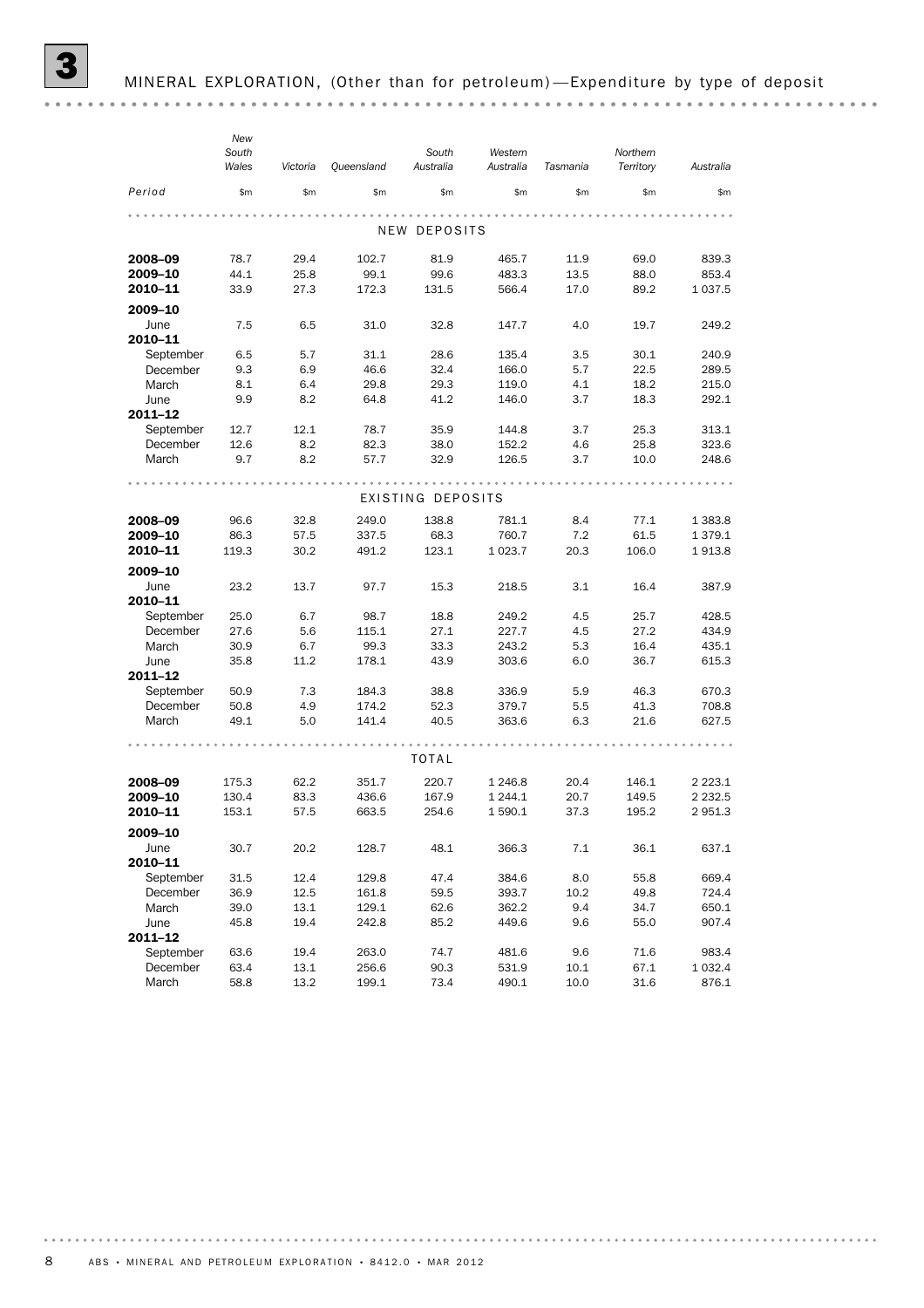|           | New   |          |                   |                     |           |          |           |             |
|-----------|-------|----------|-------------------|---------------------|-----------|----------|-----------|-------------|
|           | South |          |                   | South               | Western   |          | Northern  |             |
|           | Wales | Victoria | <b>Queensland</b> | Australia           | Australia | Tasmania | Territory | Australia   |
| Period    | \$m\$ | \$m      | \$m               | \$m\$               | \$m\$     | \$m      | \$m\$     | \$m         |
|           |       |          |                   |                     |           |          |           |             |
|           |       |          |                   | ORIGINAL            |           |          |           |             |
| 2008-09   | 175.3 | 62.2     | 351.7             | 220.7               | 1 246.8   | 20.4     | 146.1     | 2 2 2 3 . 1 |
| 2009-10   | 130.4 | 83.3     | 436.6             | 167.9               | 1 244.1   | 20.7     | 149.5     | 2 2 3 2 .5  |
| 2010-11   | 153.1 | 57.5     | 663.5             | 254.6               | 1 590.1   | 37.3     | 195.2     | 2951.3      |
| 2009-10   |       |          |                   |                     |           |          |           |             |
| June      | 30.7  | 20.2     | 128.7             | 48.1                | 366.3     | 7.1      | 36.1      | 637.1       |
| 2010-11   |       |          |                   |                     |           |          |           |             |
| September | 31.5  | 12.4     | 129.8             | 47.4                | 384.6     | 8.0      | 55.8      | 669.4       |
| December  | 36.9  | 12.5     | 161.8             | 59.5                | 393.7     | 10.2     | 49.8      | 724.4       |
| March     | 39.0  | 13.1     | 129.1             | 62.6                | 362.2     | 9.4      | 34.7      | 650.1       |
| June      | 45.8  | 19.4     | 242.8             | 85.2                | 449.6     | 9.6      | 55.0      | 907.4       |
| 2011-12   |       |          |                   |                     |           |          |           |             |
| September | 63.6  | 19.4     | 263.0             | 74.7                | 481.6     | 9.6      | 71.6      | 983.4       |
| December  | 63.4  | 13.1     | 256.6             | 90.3                | 531.9     | 10.1     | 67.1      | 1 0 3 2.4   |
| March     | 58.8  | 13.2     | 199.1             | 73.4                | 490.1     | 10.0     | 31.6      | 876.1       |
|           |       |          |                   |                     |           |          |           |             |
|           |       |          |                   | SEASONALLY ADJUSTED |           |          |           |             |
| 2009-10   |       |          |                   |                     |           |          |           |             |
| June      | 32.1  | 20.2     | 117.0             | 43.4                | 350.2     | 7.3      | 36.6      | 606.8       |
| 2010-11   |       |          |                   |                     |           |          |           |             |
| September | 30.9  | 12.4     | 122.0             | 47.4                | 357.8     | 8.1      | 44.7      | 623.2       |
| December  | 35.0  | 12.5     | 148.8             | 56.8                | 370.9     | 10.0     | 44.3      | 678.3       |
| March     | 40.5  | 13.1     | 173.1             | 74.2                | 442.5     | 9.3      | 54.5      | 807.1       |
| June      | 47.8  | 19.4     | 220.3             | 76.5                | 429.7     | 9.9      | 55.8      | 859.4       |
| 2011-12   |       |          |                   |                     |           |          |           |             |
| September | 61.7  | 19.4     | 246.4             | 75.2                | 448.7     | 9.7      | 56.7      | 917.8       |
| December  | 60.3  | 13.1     | 236.3             | 86.2                | 501.5     | 9.8      | 60.1      | 967.2       |
| March     | 61.3  | 13.2     | 268.0             | 86.8                | 597.0     | 9.8      | 49.9      | 1 0 8 6.0   |
|           |       |          |                   |                     |           |          |           |             |
|           |       |          |                   | TREND               |           |          |           |             |
| 2009-10   |       |          |                   |                     |           |          |           |             |
| June      | 31.2  | 19.6     | 115.1             | 41.9                | 339.5     | 7.1      | 38.7      | 593.0       |
| 2010-11   |       |          |                   |                     |           |          |           |             |
| September | 32.4  | 14.3     | 125.3             | 49.1                | 361.0     | 8.4      | 42.4      | 632.9       |
| December  | 34.5  | 12.4     | 147.1             | 59.4                | 389.0     | 9.4      | 47.2      | 699.0       |
| March     | 41.0  | 14.7     | 180.7             | 69.3                | 415.0     | 9.7      | 52.1      | 782.7       |
| June      | 49.9  | 17.6     | 213.8             | 75.9                | 434.2     | 9.8      | 56.2      | 857.5       |
| 2011-12   |       |          |                   |                     |           |          |           |             |
| September | 57.3  | 17.4     | 236.3             | 79.5                | 463.0     | 9.7      | 57.6      | 920.8       |
| December  | 61.3  | 15.3     | 250.4             | 83.1                | 511.2     | 9.8      | 56.2      | 987.3       |
| March     | 62.0  | 12.8     | 258.3             | 86.6                | 573.9     | 9.8      | 54.2      | 1057.7      |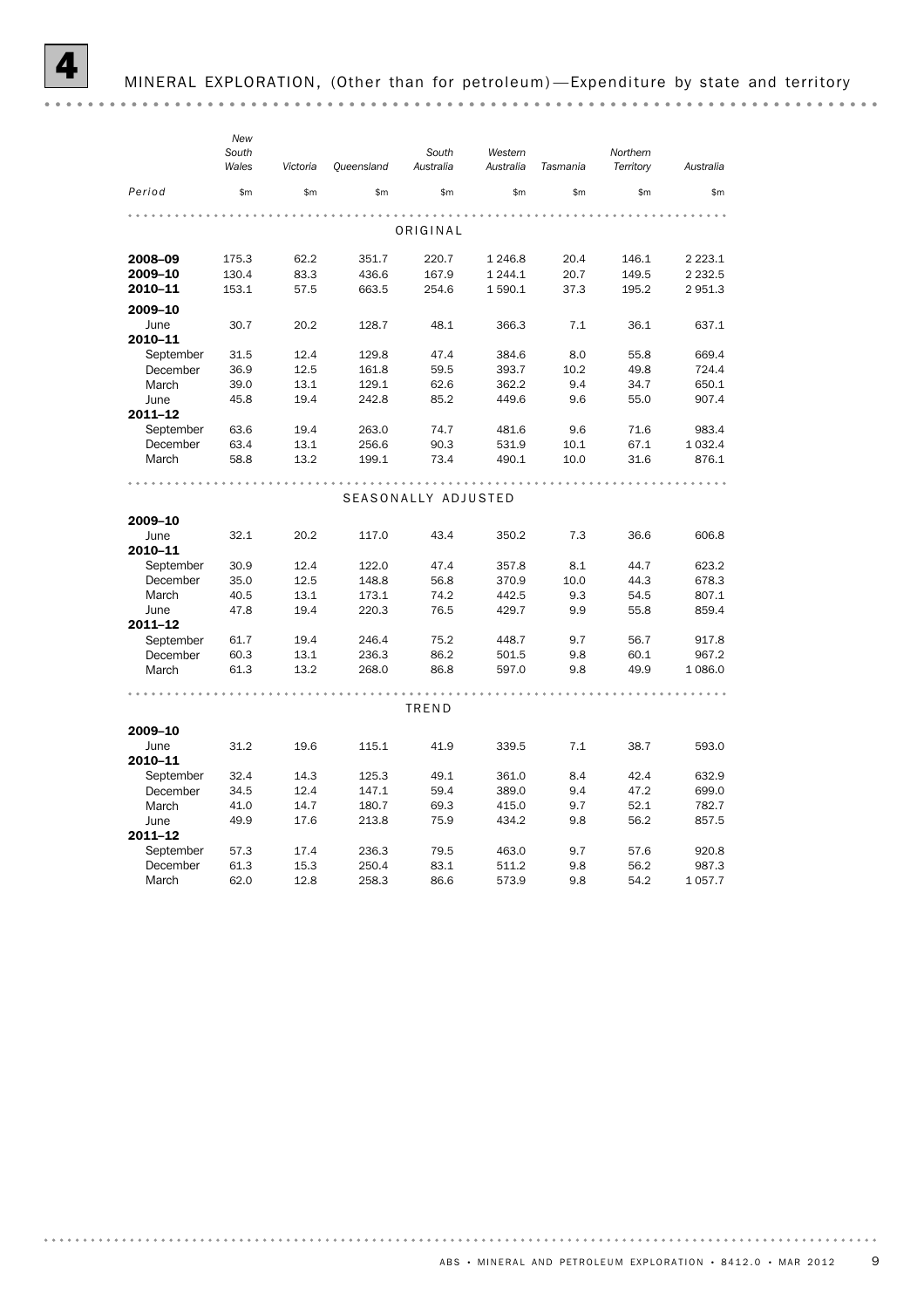5 MINERAL EXPLORATION, (Other than for petroleum) —Expenditure by mineral sought

|             | <b>SELECTED BASE METALS</b> |         |         |       |      |                          |                   |                          |          |                          |          |                    |
|-------------|-----------------------------|---------|---------|-------|------|--------------------------|-------------------|--------------------------|----------|--------------------------|----------|--------------------|
|             |                             | Silver, |         |       |      |                          |                   |                          |          |                          |          | <b>Total</b>       |
|             |                             | lead,   | Nickel, |       |      | Iron                     | Mineral           |                          |          |                          |          | <b>Mineral</b>     |
|             | Copper                      | zinc    | cobalt  | Total | Gold | ore                      | sands             | Uranium                  | Coal     | <b>Diamonds</b>          | Other(a) | <b>Exploration</b> |
| Period      | \$m\$                       | \$m     | \$m\$   | \$m   | \$m  | \$m\$                    | \$m               | \$m                      | \$m      | \$m\$                    | \$m      | \$m                |
|             |                             |         |         |       |      |                          |                   |                          |          |                          |          |                    |
|             |                             |         |         |       |      | NEW SOUTH WALES          |                   |                          |          |                          |          |                    |
| 2008-09     | 14.4                        | np      | np      | 27.2  | 21.4 | np                       | np                | np                       | 105.0    | np                       | 13.1     | 175.3              |
| 2009-10     | 18.2                        | 10.2    | 0.3     | 28.7  | 48.8 | 0.4                      | np                |                          | 39.7     | np                       | 7.6      | 130.4              |
| 2010-11     | 27.5                        | np      | np      | 45.8  | 43.2 | np                       | np                | np                       | 51.8     | np                       | 8.2      | 153.1              |
| 2009-10     |                             |         |         |       |      |                          |                   |                          |          |                          |          |                    |
| June        | 4.0                         | np      | np      | 6.8   | 12.5 | np                       | np                |                          | 8.7      | np                       | 1.6      | 30.7               |
| 2010-11     |                             |         |         |       |      |                          |                   |                          |          |                          |          |                    |
| September   | 5.3                         | np      | np      | 7.9   | 12.0 | np                       | np                | $\overline{\phantom{0}}$ | 8.7      | np                       | 1.9      | 31.5               |
| December    | 7.8                         | np      | np      | 11.0  | 12.1 | np                       | np                | np                       | 11.0     | np                       | 2.1      | 36.9               |
| March       | 7.0                         | np      | np      | 12.0  | 8.3  | np                       | np                | np                       | 16.6     | np                       | 1.3      | 39.0               |
| June        | 7.4                         | np      | np      | 14.8  | 10.9 | np                       | np                |                          | 15.5     | np                       | 2.9      | 45.8               |
| $2011 - 12$ |                             |         |         |       |      |                          |                   |                          |          |                          |          |                    |
| September   | 9.6                         | 9.6     | 0.2     | 19.3  | 10.2 | np                       | np                | $\overline{\phantom{0}}$ | 28.4     | np                       | np       | 63.6               |
| December    | np                          | 8.9     | np      | 16.4  | 10.9 | np                       | np                | $\overline{\phantom{0}}$ | 29.6     | np                       | np       | 63.4               |
| March       | np                          | 8.4     | np      | 15.6  | np   | 0.7                      | np                |                          | 27.2     | np                       | 3.3      | 58.8               |
|             |                             |         |         |       |      |                          |                   |                          |          |                          |          |                    |
|             |                             |         |         |       |      | VICTORIA                 |                   |                          |          |                          |          |                    |
| 2008-09     | np                          | np      | np      | np    | 43.4 | np                       | 1.9               |                          | np       | np                       | np       | 62.2               |
| 2009-10     | 3.5                         | np      | np      | 5.5   | 63.1 | np                       | np                |                          | np       | $\overline{\phantom{0}}$ | 0.8      | 83.3               |
| 2010-11     | np                          | np      | np      | np    | 40.4 | np                       | np                |                          | 0.8      |                          | 2.0      | 57.5               |
| 2009-10     |                             |         |         |       |      |                          |                   |                          |          |                          |          |                    |
| June        | np                          | np      | np      | 1.8   | 15.8 | np                       | np                |                          | np       |                          | np       | 20.2               |
| 2010-11     |                             |         |         |       |      |                          |                   |                          |          |                          |          |                    |
| September   | 0.3                         | np      | np      | 0.5   | 11.1 | np                       | np                | $\overline{\phantom{0}}$ | np       | -                        | np       | 12.4               |
| December    | np                          | np      | np      | np    | 9.1  | np                       | np                | $\overline{\phantom{0}}$ | np       |                          | np       | 12.5               |
| March       | np                          | np      | np      | np    | 8.4  | $\overline{\phantom{m}}$ | np                |                          | np       |                          | np       | 13.1               |
| June        | np                          | np      | np      | np    | 11.9 | np                       | np                |                          | 0.3      |                          | 0.6      | 19.4               |
| $2011 - 12$ |                             |         |         |       |      |                          |                   |                          |          |                          |          |                    |
| September   | np                          | np      | np      | np    | 8.6  | np                       | np                | $\overline{\phantom{0}}$ | 0.3      |                          | np       | 19.4               |
| December    | np                          | np      | np      | np    | 5.5  | np                       | np                | -                        | 0.2      |                          | np       | 13.1               |
| March       | np                          | np      | np      | np    | 4.9  | np                       | np                |                          | np       |                          | np       | 13.2               |
|             |                             |         |         |       |      |                          |                   |                          |          |                          |          |                    |
|             |                             |         |         |       |      | QUEENSLAND               |                   |                          |          |                          |          |                    |
|             |                             |         |         |       |      |                          |                   |                          |          |                          |          |                    |
| 2008-09     | 65.1                        | np      | np      | 88.6  | 38.8 | np                       | np                | np                       | 173.3    | np                       | 19.5     | 351.7              |
| 2009-10     | 64.0                        | np      | np      | 72.7  | 45.8 | np                       | np                | np                       | 262.6    | $0.2\,$                  | 32.5     | 436.6              |
| 2010-11     | 96.0                        | np      | np      | 111.0 | 44.5 | np                       | np                | 17.6                     | 456.4    | np                       | 30.4     | 663.5              |
| 2009-10     |                             |         |         |       |      |                          |                   |                          |          |                          |          |                    |
| June        | 17.8                        | np      | np      | 19.9  | 11.3 | np                       | $\qquad \qquad -$ | np                       | 81.8     | np                       | 9.4      | 128.7              |
| 2010-11     |                             |         |         |       |      |                          |                   |                          |          |                          |          |                    |
| September   | 22.4                        | np      | np      | 27.5  | 12.1 | np                       | np                | np                       | 74.8     | np                       | $7.7\,$  | 129.8              |
| December    | 21.9                        | np      | np      | 26.3  | 13.0 | np                       | np                | np                       | 107.2    | np                       | 9.9      | 161.8              |
| March       | 20.3                        | np      | np      | 23.7  | 6.7  | np                       | np                | np                       | $90.1\,$ | np                       | 5.5      | 129.1              |
| June        | 31.5                        | np      | np      | 33.6  | 12.6 | np                       | np                | 4.1                      | 184.4    | np                       | 7.3      | 242.8              |
| 2011-12     |                             |         |         |       |      |                          |                   |                          |          |                          |          |                    |
| September   | 39.9                        | np      | np      | 41.6  | 12.9 | np                       | np                | np                       | 194.3    | np                       | 9.4      | 263.0              |
| December    | 39.6                        | np      | np      | 42.6  | 14.3 | np                       | np                | $3.6\,$                  | 185.0    | np                       | 9.9      | 256.6              |
| March       | 32.8                        | 1.2     | 0.7     | 34.7  | np   | 0.2                      | np                | 2.1                      | 148.6    | np                       | 5.2      | 199.1              |
|             |                             |         |         |       |      |                          |                   |                          |          |                          |          |                    |

— nil or rounded to zero (including null cells)

np not available for publication but included in totals where applicable, unless

(a) From September quarter 2000 Publication tin, tungsten, scheelite, wolfram and construction materials were added to this category.

otherwise indicated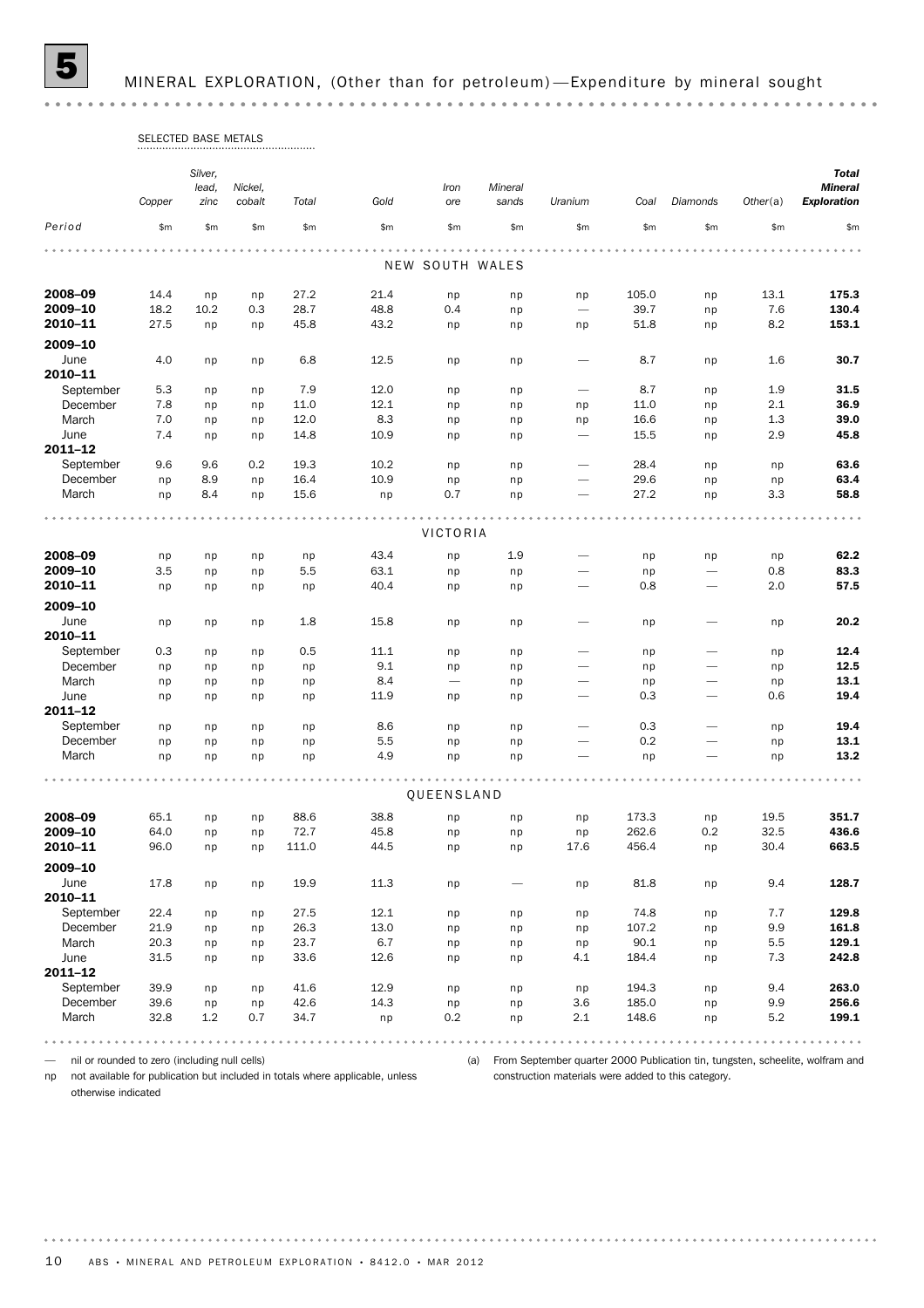

 $\alpha$  .  $\alpha$ 

|                    | SELECTED BASE METALS |                  |            |           |            |                   |                                |                          |          |                          |           |                                |
|--------------------|----------------------|------------------|------------|-----------|------------|-------------------|--------------------------------|--------------------------|----------|--------------------------|-----------|--------------------------------|
|                    |                      | Silver,<br>lead, | Nickel,    |           |            | Iron              | Mineral                        |                          |          |                          |           | <b>Total</b><br><b>Mineral</b> |
|                    | Copper               | zinc             | cobalt     | Total     | Gold       | ore               | sands                          | Uranium                  | Coal     | Diamonds                 | Other(a)  | <b>Exploration</b>             |
| Period             | \$m\$                | \$m              | \$m        | \$m       | \$m\$      | \$m\$             | \$m\$                          | \$m                      | \$m\$    | \$m\$                    | \$m\$     | \$m                            |
|                    |                      |                  |            |           |            |                   |                                |                          |          |                          |           |                                |
|                    |                      |                  |            |           |            | SOUTH AUSTRALIA   |                                |                          |          |                          |           |                                |
| 2008-09            | 62.0                 | 15.2             | 1.8        | 79.0      | 42.1       | 14.2              | 6.7                            | 72.6                     | np       | np                       | 1.6       | 220.7                          |
| 2009-10            | 61.9                 | np               | np         | 67.6      | 18.9       | 16.2              | np                             | 52.7                     | 2.3      | np                       | 1.6       | 167.9                          |
| 2010-11            | 101.5                | 7.0              | 1.7        | 110.3     | 9.0        | 48.0              | np                             | 53.7                     | 4.4      | np                       | np        | 254.6                          |
| 2009-10            |                      |                  |            |           |            |                   |                                |                          |          |                          |           |                                |
| June               | 23.0                 | 1.6              | 0.4        | 25.0      | 2.4        | 6.7               | 2.6                            | 10.1                     | np       | np                       | np        | 48.1                           |
| 2010-11            |                      |                  |            |           |            |                   |                                |                          |          |                          |           |                                |
| September          | 18.6                 | np               | np         | 20.2      | np         | 7.0               | np                             | 13.4                     | 0.7      | np                       | 1.0       | 47.4                           |
| December           | 23.6                 | 1.2              | 0.1        | 24.9      | np         | 9.8               | np                             | 17.5                     | np       | np                       | np        | 59.5                           |
| March              | 25.1                 | 2.2              | 0.6        | 27.9      | 1.7        | 13.9              | np                             | 9.3                      | np       | np                       | np        | 62.6                           |
| June               | 34.1                 | np               | np         | 37.2      | 2.7        | 17.3              | np                             | 13.5                     | np       | np                       | 11.4      | 85.2                           |
| 2011-12            |                      |                  |            |           |            |                   |                                |                          |          |                          |           |                                |
| September          | 29.6                 | np               | np         | 32.1      | np         | 14.3              | np                             | 11.8                     | np       | np                       | np        | 74.7                           |
| December           | 41.1                 | 2.1              | 0.6        | 43.8      | 1.5        | 18.0              | np                             | 10.3                     | np       | np                       | np        | 90.3                           |
| March              | 32.3                 | np               | np         | 35.8      | 1.8        | 19.2              | np                             | 6.2                      | np       | np                       | np        | 73.4                           |
|                    |                      |                  |            |           |            | WESTERN AUSTRALIA |                                |                          |          |                          |           |                                |
| 2008-09            | 28.1                 | 24.5             | 246.8      | 299.5     | 262.7      | 558.7             | 12.9                           | 28.3                     | 8.6      | 5.0                      | 71.2      | 1 246.8                        |
| 2009-10            | 45.9                 | 21.5             | 194.7      | 262.1     | 348.5      | 497.1             | 11.8                           | 55.4                     | 3.9      | 0.2                      | 65.2      | 1 244.1                        |
| 2010-11            | 78.7                 | 25.4             | 261.0      | 365.1     | 452.5      | 585.0             | 10.8                           | 100.7                    | np       | np                       | 68.9      | 1590.1                         |
| 2009-10            |                      |                  |            |           |            |                   |                                |                          |          |                          |           |                                |
| June               | 15.4                 | 7.2              | 54.3       | 76.9      | 109.0      | 142.3             | 3.1                            | 17.5                     | np       | np                       | 16.2      | 366.3                          |
| 2010-11            |                      |                  |            |           |            |                   |                                |                          |          |                          |           |                                |
| September          | 19.2                 | 7.2              | 67.4       | 93.8      | 105.3      | 136.2             | 2.1                            | 26.8                     | np       | np                       | 18.8      | 384.6                          |
| December           | 22.9                 | 7.7              | 59.8       | 90.4      | 116.0      | 134.5             | 2.4                            | 31.1                     | np       | np                       | 16.7      | 393.7                          |
| March              | 15.6                 | 5.4              | 65.1       | 86.0      | 108.9      | 124.4             | 2.6                            | 22.6                     | np       | np                       | 16.2      | 362.2                          |
| June               | 21.0                 | 5.1              | 68.8       | 94.9      | 122.3      | 189.9             | 3.7                            | 20.2                     | np       | np                       | 17.1      | 449.6                          |
| 2011-12            |                      |                  |            |           |            |                   |                                |                          |          |                          |           |                                |
| September          | 20.8                 | 5.0              | 71.5       | 97.3      | 126.7      | 208.8             | 2.8                            | 25.9                     | np       | np                       | 18.1      | 481.6                          |
| December           | 20.4                 | 3.8              | 46.6       | 70.8      | 141.1      | 279.3             | 2.6                            | 21.3                     | np       | np                       | 14.7      | 531.9                          |
| March              | 22.1                 | 5.2              | 62.2       | 89.5      | 128.4      | 240.4             | 3.1                            | 17.7                     | np       | np                       | 10.4      | 490.1                          |
|                    |                      |                  |            |           |            | <b>TASMANIA</b>   |                                |                          |          |                          |           |                                |
|                    |                      |                  |            |           |            |                   |                                |                          |          |                          |           |                                |
| 2008-09<br>2009-10 | np                   | np               | 1.5        | np<br>5.0 | 3.0<br>5.8 | 6.2               | np                             | np                       | np       |                          | np<br>6.2 | 20.4<br>20.7                   |
| 2010-11            | np<br>np             | np<br>np         | 0.8<br>2.1 | np        | 9.1        | np<br>2.6         | np<br>$\overline{\phantom{0}}$ | np<br>np                 | np<br>np |                          | np        | 37.3                           |
| 2009-10            |                      |                  |            |           |            |                   |                                |                          |          |                          |           |                                |
| June               | 0.4                  |                  |            | 1.6       | 2.5        | 0.9               |                                |                          |          |                          | 2.1       | $\bf 7.1$                      |
| 2010-11            |                      | np               | np         |           |            |                   |                                | np                       | np       |                          |           |                                |
| September          | 0.6                  | np               | np         | 2.0       | np         | 0.6               |                                | np                       | np       |                          | np        | 8.0                            |
| December           | np                   | 1.2              | np         | np        | np         | np                |                                | $\overline{\phantom{0}}$ | np       | $\overline{\phantom{0}}$ | 4.4       | 10.2                           |
| March              | np                   | np               | 0.5        | np        | 2.3        | 1.0               |                                |                          | np       |                          | np        | 9.4                            |
| June               | np                   | 1.0              | np         | np        | 1.9        | np                |                                |                          | np       |                          | 5.0       | 9.6                            |
| $2011 - 12$        |                      |                  |            |           |            |                   |                                |                          |          |                          |           |                                |
| September          | np                   | np               | 0.3        | np        | np         | 0.5               | $\overline{\phantom{0}}$       | np                       |          |                          | 5.6       | 9.6                            |
| December           | np                   | 1.2              | np         | np        | 1.9        | np                | np                             | $\overline{\phantom{0}}$ |          |                          | 5.3       | 10.1                           |
| March              | np                   | np               | np         | np        | np         | 2.5               |                                |                          |          |                          | 4.5       | 10.0                           |
|                    |                      |                  |            |           |            |                   |                                |                          |          |                          |           |                                |

— nil or rounded to zero (including null cells)

np not available for publication but included in totals where applicable, unless

(a) From September quarter 2000 Publication tin, tungsten, scheelite, wolfram and construction materials were added to this category.

otherwise indicated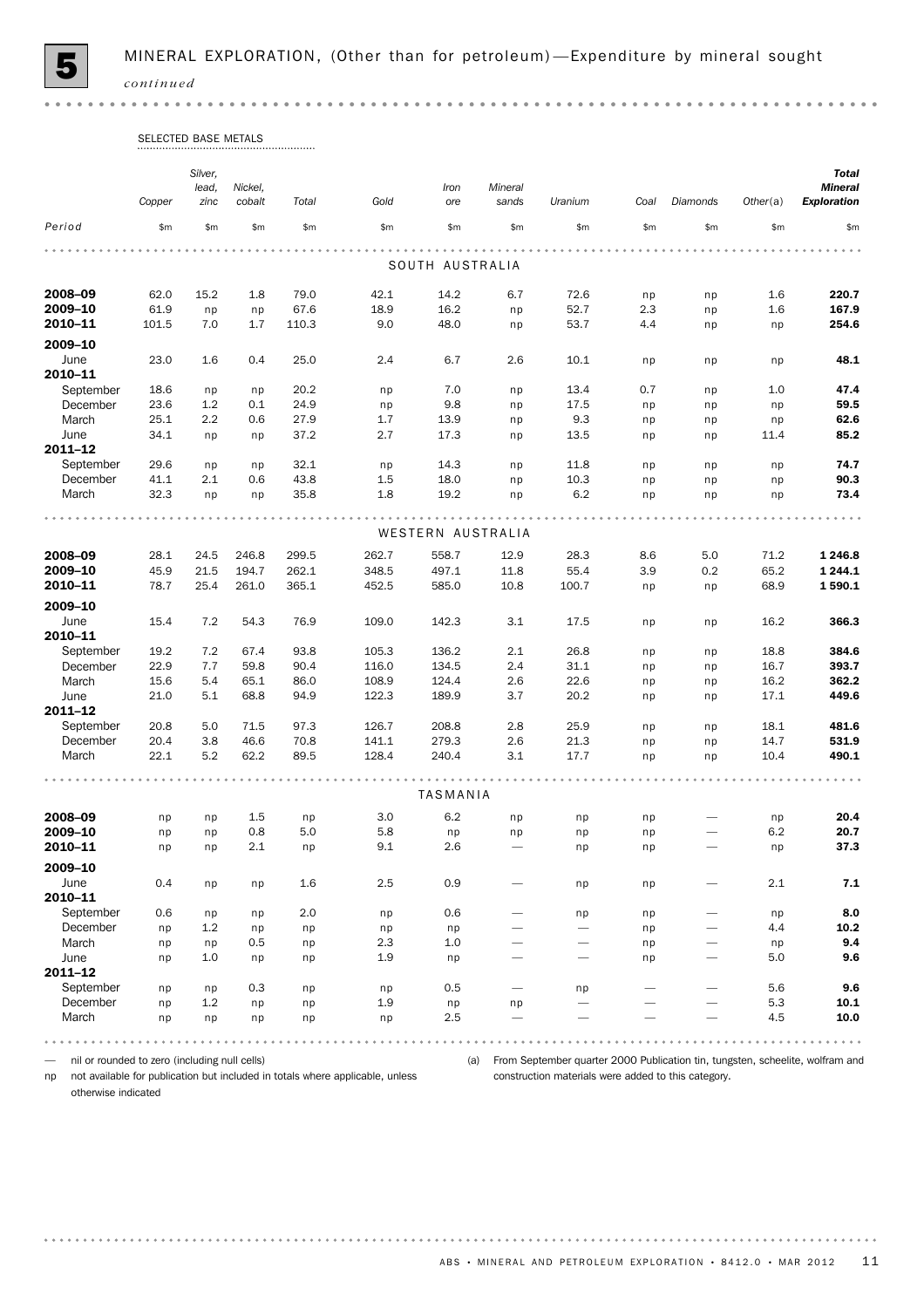

 $0.0000$ 

|             | Copper | Silver,<br>lead.<br>zinc | Nickel,<br>cobalt | Total | Gold  | Iron<br>ore      | Mineral<br>sands   | Uranium | Coal  | Diamonds | Other(a) | <b>Total</b><br><b>Mineral</b><br>Exploration |
|-------------|--------|--------------------------|-------------------|-------|-------|------------------|--------------------|---------|-------|----------|----------|-----------------------------------------------|
| Period      | \$m\$  | \$m                      | \$m\$             | \$m\$ | \$m\$ | \$m\$            | \$m\$              | \$m\$   | \$m\$ | \$m\$    | \$m\$    | \$m                                           |
|             |        |                          |                   |       |       |                  |                    |         |       |          |          |                                               |
|             |        |                          |                   |       |       |                  | NORTHERN TERRITORY |         |       |          |          |                                               |
| 2008-09     | 4.1    | np                       | np                | 11.4  | 26.7  | np               | np                 | 54.5    | np    | 2.0      | 41.6     | 146.1                                         |
| 2009-10     | np     | np                       | 3.6               | 15.5  | 44.4  | np               | np                 | 38.7    | np    | np       | 33.4     | 149.5                                         |
| 2010-11     | 11.9   | 5.3                      | 1.5               | 18.7  | 53.4  | 24.5             | np                 | 41.9    | np    | np       | 48.5     | 195.2                                         |
| 2009-10     |        |                          |                   |       |       |                  |                    |         |       |          |          |                                               |
| June        | np     | 1.6                      | np                | 4.0   | 12.2  | np               | np                 | 8.5     | np    | np       | 7.3      | 36.1                                          |
| 2010-11     |        |                          |                   |       |       |                  |                    |         |       |          |          |                                               |
| September   | 2.5    | np                       | np                | 5.3   | 15.4  | 6.4              | np                 | 12.3    | np    | np       | 15.0     | 55.8                                          |
| December    | 3.9    | np                       | np                | 5.5   | 12.0  | 8.5              | np                 | 12.1    | np    | np       | 10.0     | 49.8                                          |
| March       | 1.0    | 1.0                      | 0.2               | 2.2   | 10.0  | 4.5              | np                 | 8.7     | np    | np       | 7.3      | 34.7                                          |
| June        | 4.5    | np                       | np                | 5.7   | 15.9  | 5.0              | np                 | 8.8     | np    | np       | 16.2     | 55.0                                          |
| 2011-12     |        |                          |                   |       |       |                  |                    |         |       |          |          |                                               |
| September   | 6.0    | np                       | np                | 7.8   | 23.1  | 8.3              | np                 | 12.1    | np    | np       | 15.0     | 71.6                                          |
| December    | 3.4    | np                       | np                | 6.6   | 24.8  | 12.2             | np                 | 10.5    | np    | np       | 9.1      | 67.1                                          |
| March       | 1.6    | np                       | np                | 2.1   | 13.8  | np               | np                 | 3.3     | np    | np       | 5.8      | 31.6                                          |
|             |        |                          |                   |       |       |                  |                    |         |       |          |          |                                               |
|             |        |                          |                   |       |       | <b>AUSTRALIA</b> |                    |         |       |          |          |                                               |
| 2008-09     | 178.7  | 80.5                     | 259.8             | 519.0 | 438.1 | 588.7            | 30.5               | 185.3   | 297.3 | 10.1     | 154.1    | 2 2 2 3 . 1                                   |
| 2009-10     | 201.6  | 51.6                     | 203.9             | 457.2 | 575.4 | 524.1            | 28.3               | 169.0   | 321.1 | 10.3     | 147.1    | 2 2 3 2 .5                                    |
| 2010-11     | 323.0  | 75.5                     | 270.9             | 669.4 | 652.1 | 664.9            | 26.1               | 213.9   | 519.7 | 8.9      | 196.3    | 2951.3                                        |
| 2009-10     |        |                          |                   |       |       |                  |                    |         |       |          |          |                                               |
| June        | 63.7   | 15.9                     | 56.4              | 135.9 | 165.7 | 150.8            | np                 | 42.4    | 94.0  | np       | 37.5     | 637.1                                         |
| 2010-11     |        |                          |                   |       |       |                  |                    |         |       |          |          |                                               |
| September   | 68.9   | 19.0                     | 69.3              | 157.2 | 160.3 | 152.0            | np                 | 58.6    | 85.1  | np       | 48.4     | 669.4                                         |
| December    | 81.8   | 18.7                     | 62.4              | 162.8 | 167.3 | 154.2            | np                 | 65.3    | 122.3 | np       | 44.2     | 724.4                                         |
| March       | 70.9   | 18.0                     | 67.6              | 156.5 | 146.4 | 144.1            | 6.2                | 43.4    | 109.6 | 0.6      | 43.4     | 650.1                                         |
| June        | 101.5  | 19.8                     | 71.6              | 192.9 | 178.2 | 214.7            | np                 | 46.6    | 202.7 | np       | 60.3     | 907.4                                         |
| $2011 - 12$ |        |                          |                   |       |       |                  |                    |         |       |          |          |                                               |
| September   | 108.9  | 22.0                     | 73.6              | 204.5 | 184.2 | 234.7            | np                 | 54.0    | 227.4 | np       | 62.7     | 983.4                                         |
| December    | 114.6  | 22.9                     | 49.3              | 186.8 | 200.0 | 311.8            | 11.0               | 45.6    | 217.7 | 2.2      | 57.2     | 1 0 3 2.4                                     |
| March       | 98.7   | 21.2                     | 64.1              | 184.0 | 168.8 | 267.9            | 9.3                | 29.3    | 177.5 | 1.1      | 38.2     | 876.1                                         |

# SELECTED BASE METALS

np not available for publication but included in totals where applicable, unless otherwise indicated

(a) From September quarter 2000 Publication tin, tungsten, scheelite, wolfram and construction materials were added to this category.

. . . . . . . .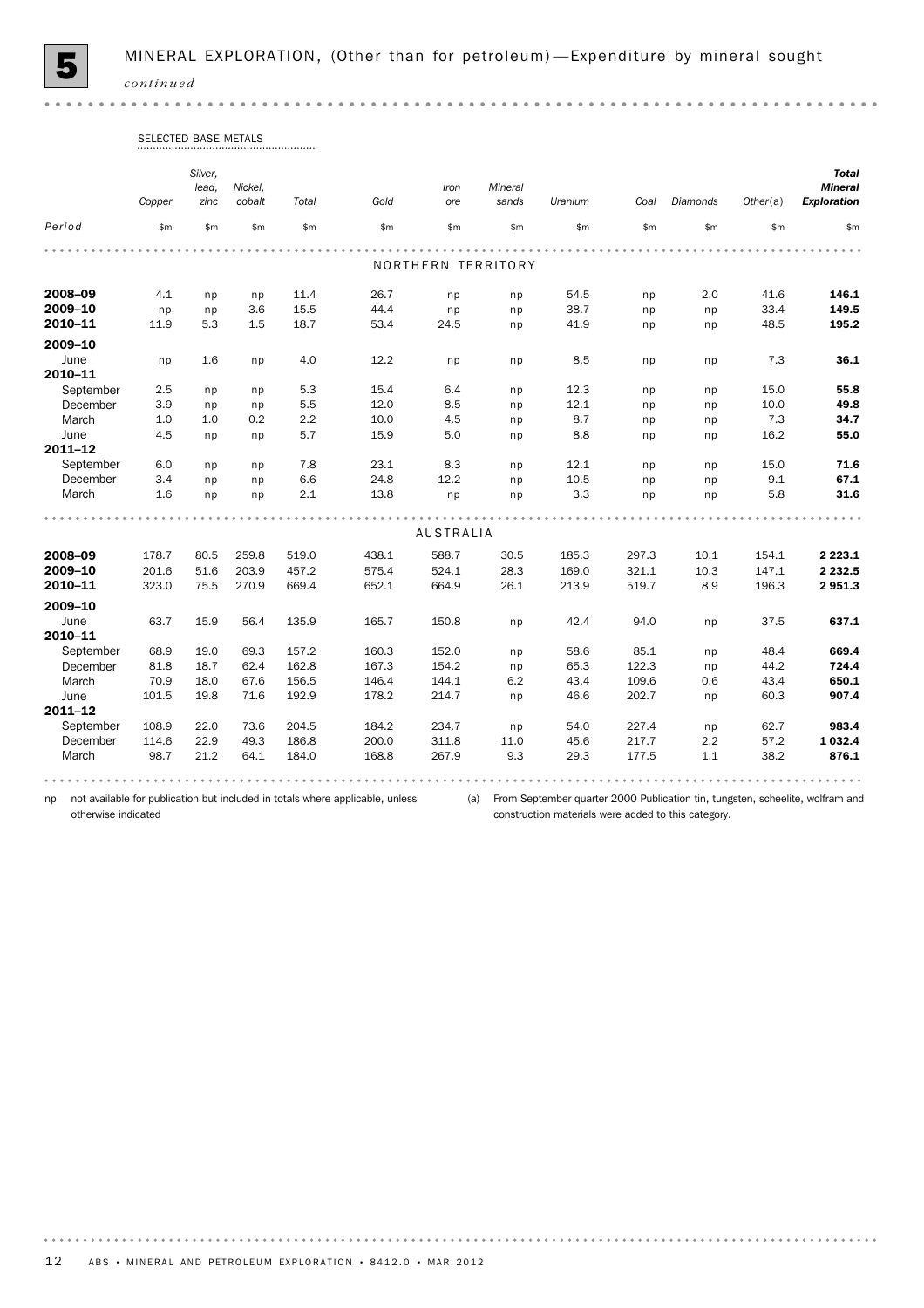|           | ONSHORE  |       |       | <b>OFFSHORE</b> |           |           | TOTAL EXPENDITURE             |                            |             |
|-----------|----------|-------|-------|-----------------|-----------|-----------|-------------------------------|----------------------------|-------------|
|           | Drilling | Other | Total | Drilling        | Other     | Total     | On<br>production<br>leases(a) | On all<br>other<br>area(a) | Total       |
| Period    | \$m      | \$m\$ | \$m\$ | \$m\$           | \$m\$     | \$m       | \$m                           | \$m                        | \$m         |
|           |          |       |       |                 |           |           |                               |                            |             |
| 2008-09   | 317.7    | 174.6 | 492.3 | 2 159.4         | 1 1 5 9.0 | 3 3 1 8.4 | 943.4                         | 2 8 6 7.4                  | 3810.8      |
| 2009-10   | 564.3    | 184.3 | 748.6 | 2 181.0         | 564.6     | 2 745.6   | 849.2                         | 2 645.0                    | 3 4 9 4.1   |
| 2010-11   | 624.0    | 132.5 | 756.5 | 2 1 1 8 . 3     | 440.7     | 2 559.0   | 818.4                         | 2 4 9 7.1                  | 3 3 1 5 . 4 |
| 2009-10   |          |       |       |                 |           |           |                               |                            |             |
| June      | 159.5    | 49.7  | 209.2 | 671.4           | 125.3     | 796.7     | 232.3                         | 773.6                      | 1 005.9     |
| 2010-11   |          |       |       |                 |           |           |                               |                            |             |
| September | 175.1    | 35.5  | 210.5 | 552.2           | 87.7      | 639.9     | 273.4                         | 577.0                      | 850.4       |
| December  | 178.4    | 28.0  | 206.4 | 521.1           | 122.1     | 643.2     | 267.4                         | 582.2                      | 849.6       |
| March     | 126.7    | 26.5  | 153.2 | 519.3           | 93.6      | 612.9     | 142.6                         | 623.5                      | 766.1       |
| June      | 143.8    | 42.5  | 186.4 | 525.7           | 137.2     | 662.9     | 134.9                         | 714.4                      | 849.3       |
| 2011-12   |          |       |       |                 |           |           |                               |                            |             |
| September | 180.1    | 68.5  | 248.6 | 415.8           | 115.9     | 531.6     | 144.7                         | 635.5                      | 780.2       |
| December  | 199.8    | 78.5  | 278.3 | 455.6           | 163.2     | 618.7     | 136.7                         | 760.4                      | 897.0       |
| March     | 116.1    | 47.0  | 163.1 | 270.3           | 162.5     | 432.9     | 73.3                          | 522.7                      | 596.0       |
|           |          |       |       |                 |           |           |                               |                            |             |

(a) Refer to Glossary for definition.

 $\mathbf{a} \cdot \mathbf{a} \cdot \mathbf{a} \cdot \mathbf{a}$ 

### PETROLEUM EXPLORATION, Expenditure by state and territory

|           | New<br>South |          |            | South     | Western   |          | Northern     |           |
|-----------|--------------|----------|------------|-----------|-----------|----------|--------------|-----------|
|           | Wales        | Victoria | Queensland | Australia | Australia | Tasmania | Territory(a) | Total     |
| Period    | \$m\$        | \$m      | \$m        | \$m       | \$m\$     | \$m      | \$m          | \$m\$     |
|           |              |          |            |           |           |          |              |           |
| 2008-09   | np           | 140.8    | 288.2      | 112.2     | 2945.1    | np       | 246.7        | 3810.8    |
| 2009-10   | 108.9        | 134.2    | 480.5      | np        | 2 4 8 4.6 | np       | 152.3        | 3 4 9 4.1 |
| 2010-11   | 127.1        | np       | 463.1      | np        | 2 402.3   | np       | 88.0         | 3 3 1 5.4 |
| 2009-10   |              |          |            |           |           |          |              |           |
| June      | 39.9         | np       | 127.0      | np        | 692.3     | 6.2      | 32.5         | 1 0 0 5.9 |
| 2010-11   |              |          |            |           |           |          |              |           |
| September | 20.9         | np       | 145.1      | np        | 597.1     | np       | 25.7         | 850.4     |
| December  | 54.0         | np       | 125.3      | 15.1      | 559.2     | np       | 22.5         | 849.6     |
| March     | 23.8         | np       | 88.1       | 28.3      | 607.0     | np       | 6.0          | 766.1     |
| June      | 28.4         | np       | 104.6      | 38.0      | 639.0     | np       | 33.7         | 849.3     |
| 2011-12   |              |          |            |           |           |          |              |           |
| September | np           | 0.7      | 141.8      | 35.8      | 487.9     | np       | np           | 780.2     |
| December  | np           | np       | 140.5      | 39.1      | 611.9     | np       | 53.3         | 897.0     |
| March     | 23.1         | np       | 85.4       | 40.1      | 393.2     | np       | 47.9         | 596.0     |
|           |              |          |            |           |           |          |              |           |

np not available for publication but included in totals where (a) Also contains some additional areas. See paragraphs 5 applicable, unless otherwise indicated

and 6 of the Explanatory Notes.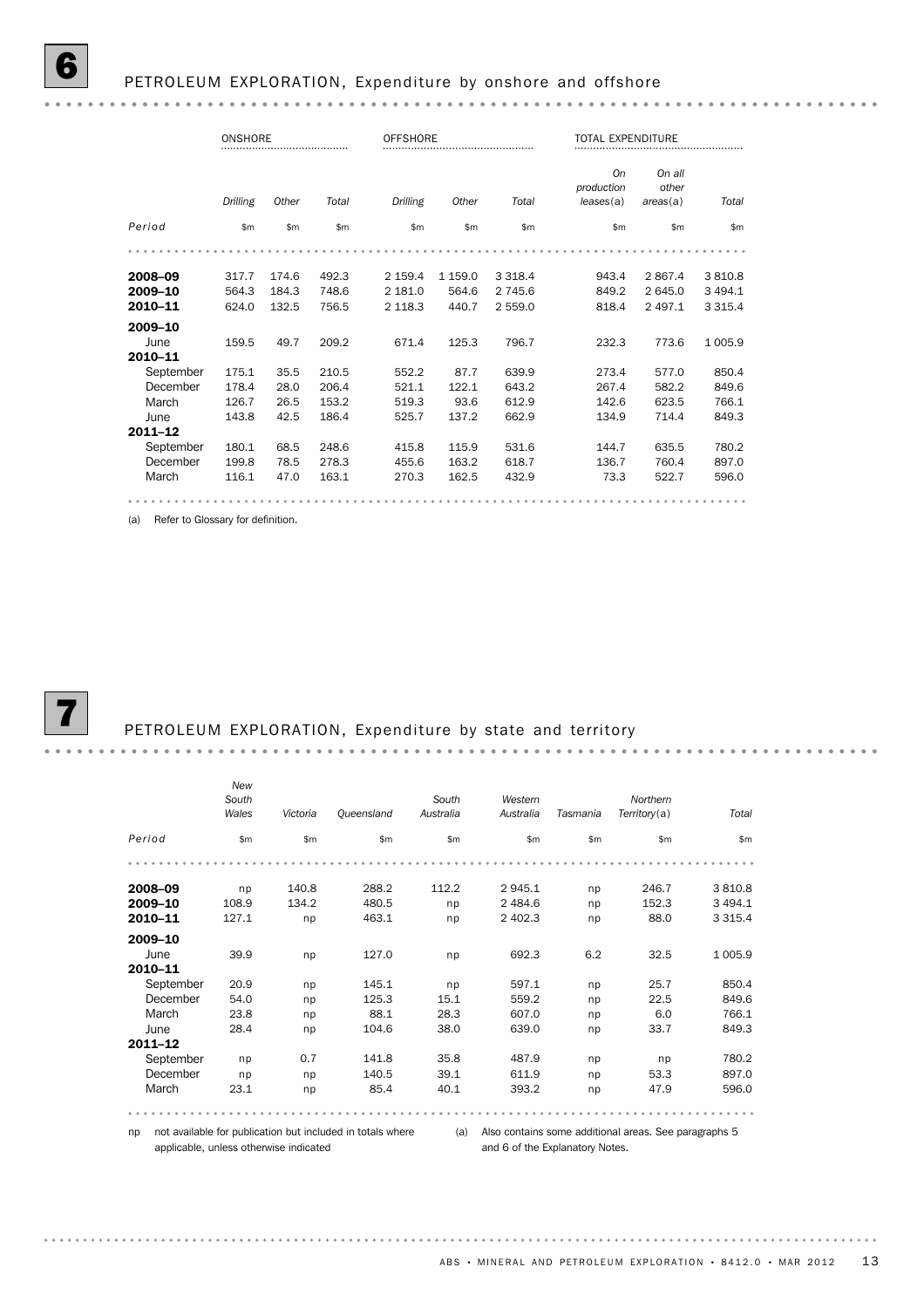### EXPLANATORY NOTES

| INTRODUCTION        | <b>1</b> The private sector exploration statistics appearing in this publication have been<br>collected and compiled from the Mineral Exploration and Petroleum Exploration<br>quarterly censuses conducted by the Australian Bureau of Statistics. This publication<br>contains actual and expected exploration expenditure.                                                                                                                                                                                                                                                                                                                                                                                                                                                                                                                                                                                                                    |
|---------------------|--------------------------------------------------------------------------------------------------------------------------------------------------------------------------------------------------------------------------------------------------------------------------------------------------------------------------------------------------------------------------------------------------------------------------------------------------------------------------------------------------------------------------------------------------------------------------------------------------------------------------------------------------------------------------------------------------------------------------------------------------------------------------------------------------------------------------------------------------------------------------------------------------------------------------------------------------|
| SCOPE AND COVERAGE  | The Mineral Exploration and Petroleum Exploration censuses cover private<br>2<br>enterprises known to be engaged in exploration in Australia, and in Australian waters<br>including the Joint Petroleum Development Area (JPDA), regardless of the main activity<br>of the explorer.                                                                                                                                                                                                                                                                                                                                                                                                                                                                                                                                                                                                                                                             |
|                     | 3 The Joint Petroleum Development Area (JPDA) is an area in the Timor Sea, about 500<br>km north west of Darwin. The JPDA consists of the area previously referred to as Area A<br>of the Zone of Cooperation (ZOC). A treaty was signed with Indonesia in 1989 to enable<br>exploration for and development of petroleum resources in this area. Following East<br>Timor's separation from Indonesia, arrangements continued on a transitional basis<br>between Australia and the United Nations Transitional Administration in East Timor<br>(UNTAET) on behalf of East Timor. On 20 May 2002, the newly independent East Timor<br>and Australia accepted arrangements as proposed in the new Timor Sea Treaty (based on<br>an 'Exchange of Notes' between the two countries). A new Treaty, which entered into<br>force on the 2 April 2003, provides the necessary framework arrangements for<br>companies to exploit resources in the JPDA. |
|                     | 4 The areas formerly known as Areas B and C of the Zone of Cooperation no longer<br>exist under this arrangement. Since 20 May 2002, ZOCB is simply a part of Australia's<br>waters, and ZOCC a part of East Timor's.                                                                                                                                                                                                                                                                                                                                                                                                                                                                                                                                                                                                                                                                                                                            |
|                     | <b>5</b> Exploration in the JPDA is included in estimates for the Northern Territory. Further,<br>as a reflection of the joint Australia/East Timor administration of exploration and<br>production activity in the JPDA, 50% of exploration expenditure in the JPDA is excluded<br>from the estimates. The feature article 'Statistical Treatment of Economic Activity in the<br>Timor Sea' published in the September Quarter 2003 issue of Australian National<br>Accounts: National Income, Expenditure and Product (cat. no. 5206.0) provides further<br>details.                                                                                                                                                                                                                                                                                                                                                                           |
|                     | The tenements in the Ashmore and Cartier Islands are administered by the Northern<br>6<br>Territory Department of Mines and Energy. Therefore all petroleum exploration<br>expenditure in this area has been included with the Northern Territory data.                                                                                                                                                                                                                                                                                                                                                                                                                                                                                                                                                                                                                                                                                          |
| SEASONAL ADJUSTMENT | Seasonal adjustment is a means of removing the estimated effects of normal seasonal<br>7<br>variation from the series so that the effects of other influences can be more clearly<br>recognised. Seasonal adjustment does not aim to remove the irregular or non-seasonal<br>influences which may be present in any particular series.                                                                                                                                                                                                                                                                                                                                                                                                                                                                                                                                                                                                           |
|                     | 8 These irregular influences that are volatile or unsystematic can make it difficult to<br>interpret the movement of the series even after adjustment for seasonal variation. This<br>means that quarter-to-quarter movements of seasonally adjusted estimates may not be<br>reliable indicators of trend behaviour.                                                                                                                                                                                                                                                                                                                                                                                                                                                                                                                                                                                                                             |
|                     | 9 In this publication, the seasonally adjusted estimates are produced by the concurrent<br>seasonal adjustment method which takes account of the latest available original<br>estimates. This method improves the estimation of seasonal factors, and therefore, the<br>seasonally adjusted and trend estimates for the current and previous quarters. As a result<br>of this improvement, revisions to the seasonally adjusted and trend estimates will be<br>observed for recent periods. A more detailed review is conducted on an annual basis.                                                                                                                                                                                                                                                                                                                                                                                              |
|                     | 10 The revision properties of the seasonally adjusted and trend estimates can be<br>improved by the use of autoregressive integrated moving average (ARIMA) modelling.<br>ARIMA modelling relies on the characteristics of the series being analysed to project<br>future period data. The projected values are temporary, intermediate values, that are                                                                                                                                                                                                                                                                                                                                                                                                                                                                                                                                                                                         |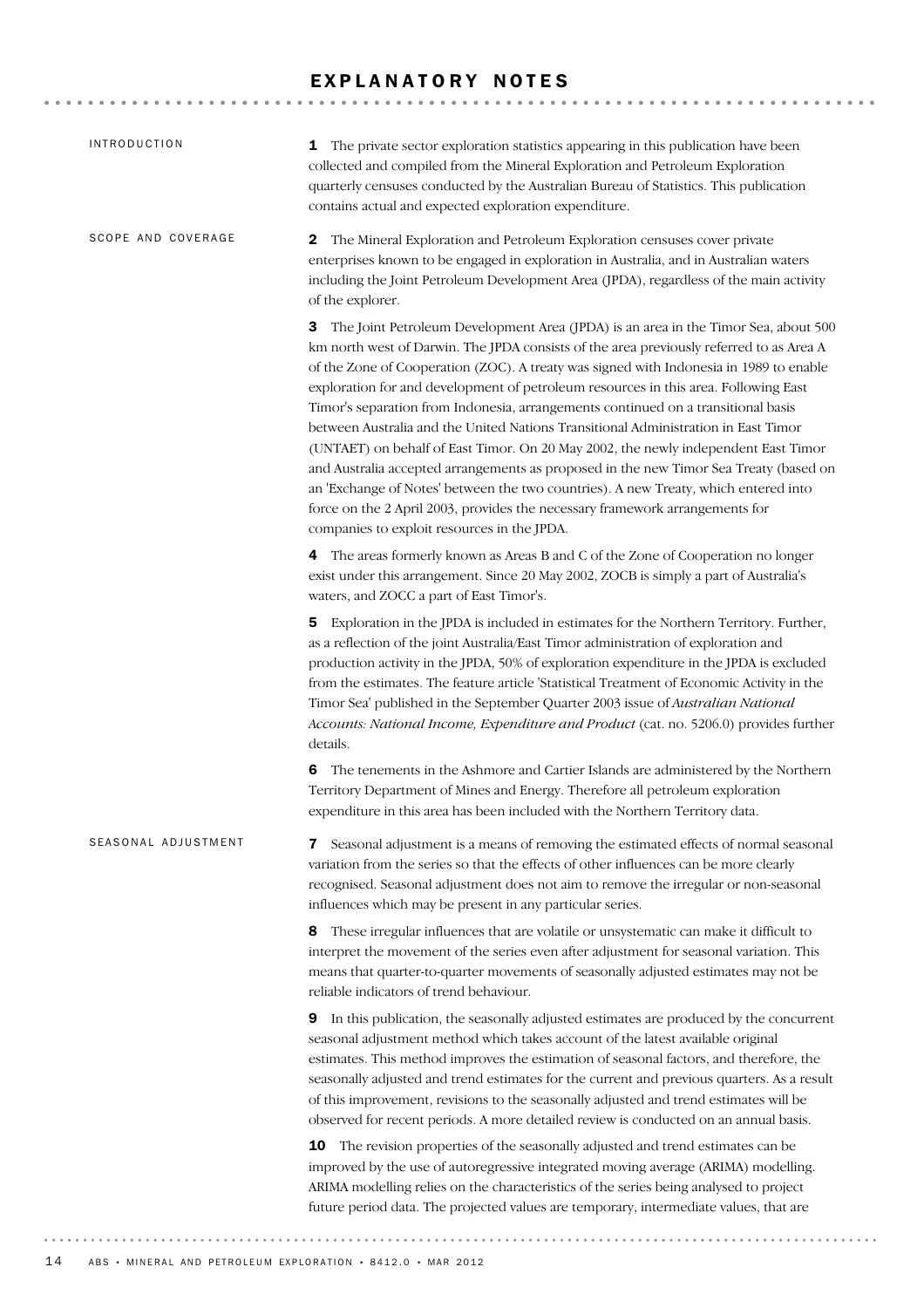### E X P L A N A T O R Y N O T E S *continued*

| SEASONAL ADJUSTMENT<br>continued    | only used internally to improve the estimation of the seasonal factors. The projected data<br>do not affect the original estimates and are discarded at the end of the seasonal<br>adjustment process. The Mineral Exploration collection uses ARIMA modelling where<br>appropriate for individual time series. The ARIMA model is assessed as part of the annual<br>review. For more information on the details of ARIMA modelling see the feature article:<br>Use of ARIMA modelling to reduce revisions in the October 2004 issue of Australian<br>Economic Indicators (cat. no. 1350.0).                                                                                                                                                                                                                            |
|-------------------------------------|-------------------------------------------------------------------------------------------------------------------------------------------------------------------------------------------------------------------------------------------------------------------------------------------------------------------------------------------------------------------------------------------------------------------------------------------------------------------------------------------------------------------------------------------------------------------------------------------------------------------------------------------------------------------------------------------------------------------------------------------------------------------------------------------------------------------------|
| TREND ESTIMATES                     | 11 The smoothing of seasonally adjusted series to create trend estimates reduces the<br>impact of the irregular component of the seasonally adjusted series.                                                                                                                                                                                                                                                                                                                                                                                                                                                                                                                                                                                                                                                            |
|                                     | 12 The trend estimates are derived by applying a 7-term Henderson moving average to<br>the seasonally adjusted series. The 7-term Henderson average is symmetric but, as the<br>end of a time series is approached, asymmetric forms of the average are applied. Unlike<br>the weights of the standard 7-term Henderson moving average, the weights employed<br>here have been tailored to suit particular characteristics of the individual series. While<br>the asymmetric weights enable trend estimates for recent quarters to be produced, it<br>does result in revisions to the estimates for the most recent three quarters as additional<br>observations become available. There may also be revisions because of changes in the<br>original data and as a result of the re-estimation of the seasonal factors. |
|                                     | 13 Information Paper: A Guide to Interpreting Time Series, Monitoring Trends, an<br>Overview (cat. no. 1349.0), can be obtained by contacting Time Series Analysis Canberra<br>on (02) 6252 6345 or e-mail <time.series.analysis@abs.gov.au>.</time.series.analysis@abs.gov.au>                                                                                                                                                                                                                                                                                                                                                                                                                                                                                                                                         |
| EXPECTED EXPLORATION<br>EXPENDITURE | 14 Expected expenditure is collected in June and December quarter each year.<br>Businesses are asked to report their expected expenditure for the next six months.                                                                                                                                                                                                                                                                                                                                                                                                                                                                                                                                                                                                                                                      |
|                                     | 15<br>From the June quarter 2000 publication, the basis for the Expected Mineral<br>Exploration Expenditure series changed. Prior to June 2000, the expected estimates<br>released were simple aggregates of data compiled through the quarterly Mineral<br>Exploration collection. However, these aggregates underestimated actual expenditure to<br>a fairly consistent degree. The consistency with which the published data<br>underestimated actual expenditure suggested that adjustments to improve the accuracy<br>and usefulness of the estimates of expected expenditure would be possible.                                                                                                                                                                                                                   |
|                                     | 16 In the period since June 2000, such adjustments have been made to reported<br>expected exploration data resulting in estimates which better predict actual expenditure<br>for the same period. For more information regarding the adjustments made to the<br>Expected Mineral Exploration Expenditure series, see the feature article in the<br>June quarter 2000 and the appendix in the December quarter 2002 issue of this<br>publication. Since the June quarter 2003 issue, both unadjusted and adjusted<br>expectations data have been presented in this publication.                                                                                                                                                                                                                                          |
| ACKNOWLEDGMENT                      | ABS publications draw extensively on information provided freely by individuals,<br>17<br>businesses, government and other organisations. Their continued cooperation is<br>appreciated: without it a wide range of statistics published by the ABS would not be<br>available. Information received by the ABS is treated in strict confidence as required by<br>the Census and Statistics Act 1905.                                                                                                                                                                                                                                                                                                                                                                                                                    |
| RELATED PUBLICATIONS                | Users may also wish to refer to the following publications which are available from<br>18<br>the ABS web site:<br>Private New Capital Expenditure and Expected Expenditure, Australia<br>(cat. no. 5625.0)<br>Australian Mining Industry (cat. no. 8414.0)<br>Mining Operations, Australia (cat. no. 8415.0)                                                                                                                                                                                                                                                                                                                                                                                                                                                                                                            |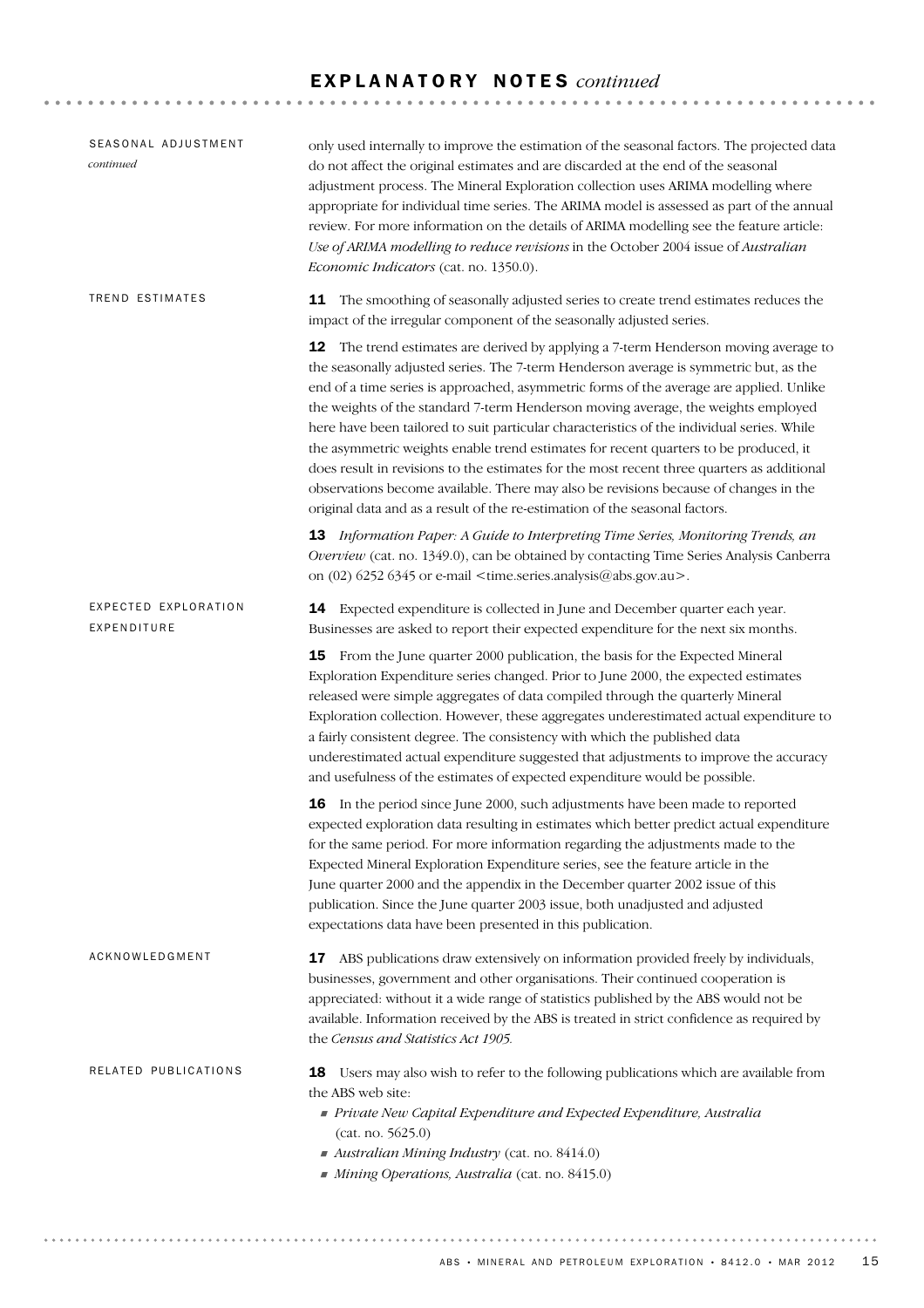### E X P L A N A T O R Y N O T E S *continued*

| ABS DATA AVAILABLE<br>ELECTRONICALLY | <b>19</b> Current publications and other products released by the ABS are available from the<br>Statistics View. The ABS also issues a daily <i>Release Advice</i> on the web site which details<br>products to be released in the week ahead. |  |  |  |
|--------------------------------------|------------------------------------------------------------------------------------------------------------------------------------------------------------------------------------------------------------------------------------------------|--|--|--|
|                                      | 20 Details of wells and metres drilled in petroleum exploration are available from<br>Geoscience Australia's <i>Oil and Gas Resources of Australia</i> available at www.ga.gov.au.                                                             |  |  |  |
| EFFECTS OF ROUNDING                  | <b>21</b> Where figures have been rounded discrepancies may occur between the sums of<br>the component items and their totals.                                                                                                                 |  |  |  |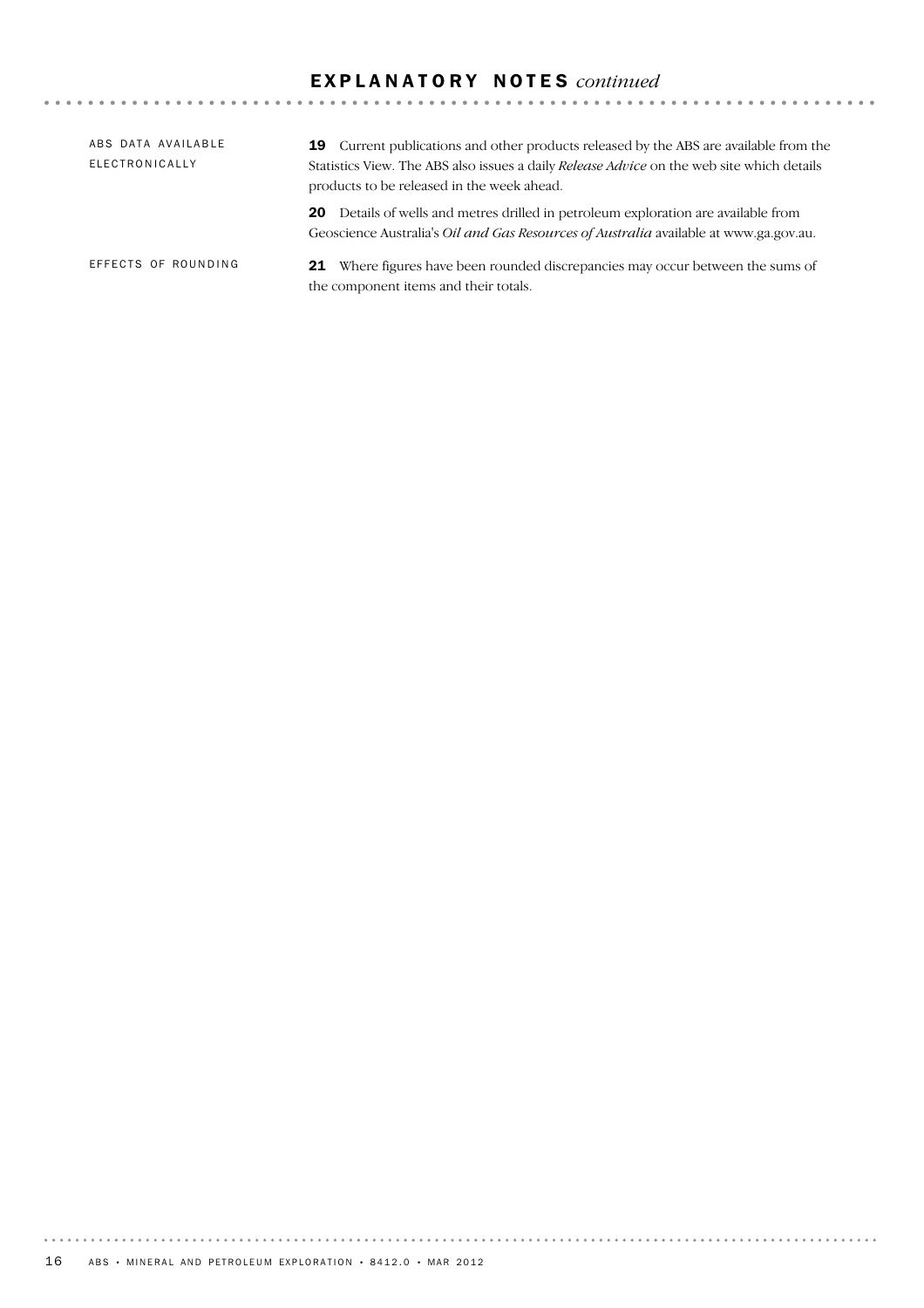# GLOSSARY

| Development                       | Phase usually following exploration where a prospective discovery (e.g. proven oil or gas<br>field or concentrate of ore) is brought into production or for extending the life of a<br>current mine or well. Activities may include preparing the ground by the removal of<br>overburden, constructing shafts, drives and winzes; or by drilling and completing wells.<br>All activities are for the purposes of commencing extraction/mining or extending<br>production.                                                                                                                                                                                                                                                                                                                                                                         |
|-----------------------------------|---------------------------------------------------------------------------------------------------------------------------------------------------------------------------------------------------------------------------------------------------------------------------------------------------------------------------------------------------------------------------------------------------------------------------------------------------------------------------------------------------------------------------------------------------------------------------------------------------------------------------------------------------------------------------------------------------------------------------------------------------------------------------------------------------------------------------------------------------|
| Exploration                       | Activity involves searching for concentrations of naturally occurring solid, liquid or<br>gaseous materials and includes new field wildcat and stratigraphical and<br>extension/appraisal wells and mineral appraisals intended to delineate or greatly extend<br>the limits of known deposits by geological, geophysical, geochemical, drilling or other<br>methods. This includes drilling of boreholes, construction of shafts and adits primarily<br>for exploration purposes but excludes activity of a developmental or production nature.<br>Exploration for water is excluded.                                                                                                                                                                                                                                                            |
| <b>Exploration expenditure</b>    | Covers all expenditure (capitalised and non-capitalised) during the exploratory or<br>evaluation stages in Australia, Australian waters, and the JPDA. Costs include cost of<br>exploration, determination of recoverable reserves, engineering and economic feasibility<br>studies, procurement of finance, gaining access to reserves, construction of pilot plants<br>and all technical and administrative overheads directly associated with these functions.<br>Examples are costs of satellite imagery, airborne and seismic surveys, use of geophysical<br>and other instruments, geochemical surveys and map preparation; licence fees, land<br>access and legal costs; geologist inspections, chemical analysis and payments to<br>employees and contractors. Cash bids for offshore petroleum exploration permits are<br>also included. |
| <b>Exploration licence/permit</b> | Is designed to cover the exploration phase of a project and confers exclusive rights to<br>the exploration for and recovery of samples from the area designated. These rights are<br>granted by relevant Commonwealth, State or Territory Governments.                                                                                                                                                                                                                                                                                                                                                                                                                                                                                                                                                                                            |
| Minerals                          | Are a naturally occurring inorganic element or compound having an orderly internal<br>structure and characteristic chemical composition, crystal form, and physical properties.<br>These, for example, comprise of metallic minerals, such as copper, silver, lead-zinc,<br>nickel, cobalt, gold, iron ore, mineral sands, uranium and non-metallic minerals such as<br>coal, diamonds and other precious and semi-precious stones and construction materials<br>(e.g. gravel and sand).                                                                                                                                                                                                                                                                                                                                                          |
| Mining licence/lease              | Covers the commercial mining phase of a project for the licenced area. This licence<br>authorises both full recovery and further exploration to occur.                                                                                                                                                                                                                                                                                                                                                                                                                                                                                                                                                                                                                                                                                            |
| Offshore                          | Commences from the low water mark to three nautical miles out (referred to as coastal<br>waters) under State and Northern Territory legislation and extends to those areas<br>beyond coastal waters governed by the Commonwealth under the Petroleum<br>(Submerged Lands) Act 1967.                                                                                                                                                                                                                                                                                                                                                                                                                                                                                                                                                               |
| Onshore                           | Includes all Australian territorial lands to the low water mark.                                                                                                                                                                                                                                                                                                                                                                                                                                                                                                                                                                                                                                                                                                                                                                                  |
| Petroleum                         | Is a naturally occurring hydrocarbon or mixture of hydrocarbons. As oil or gas in solution<br>(e.g. Liquid Petroleum Gas), it is widespread in Australian sedimentary rocks.                                                                                                                                                                                                                                                                                                                                                                                                                                                                                                                                                                                                                                                                      |
| <b>Retention licence</b>          | Is an intermediate form of tenure between the exploration licence and mining licence<br>allowing the holder of the exploration licence to retain title to the area for a limited time.<br>It is designed to ensure the retention of rights pending the transition of a project from<br>the exploration phase to the commercial mining phase.                                                                                                                                                                                                                                                                                                                                                                                                                                                                                                      |
| Selected base metals              | Are made up of the following minerals: copper, silver, lead-zinc, nickel and cobalt.                                                                                                                                                                                                                                                                                                                                                                                                                                                                                                                                                                                                                                                                                                                                                              |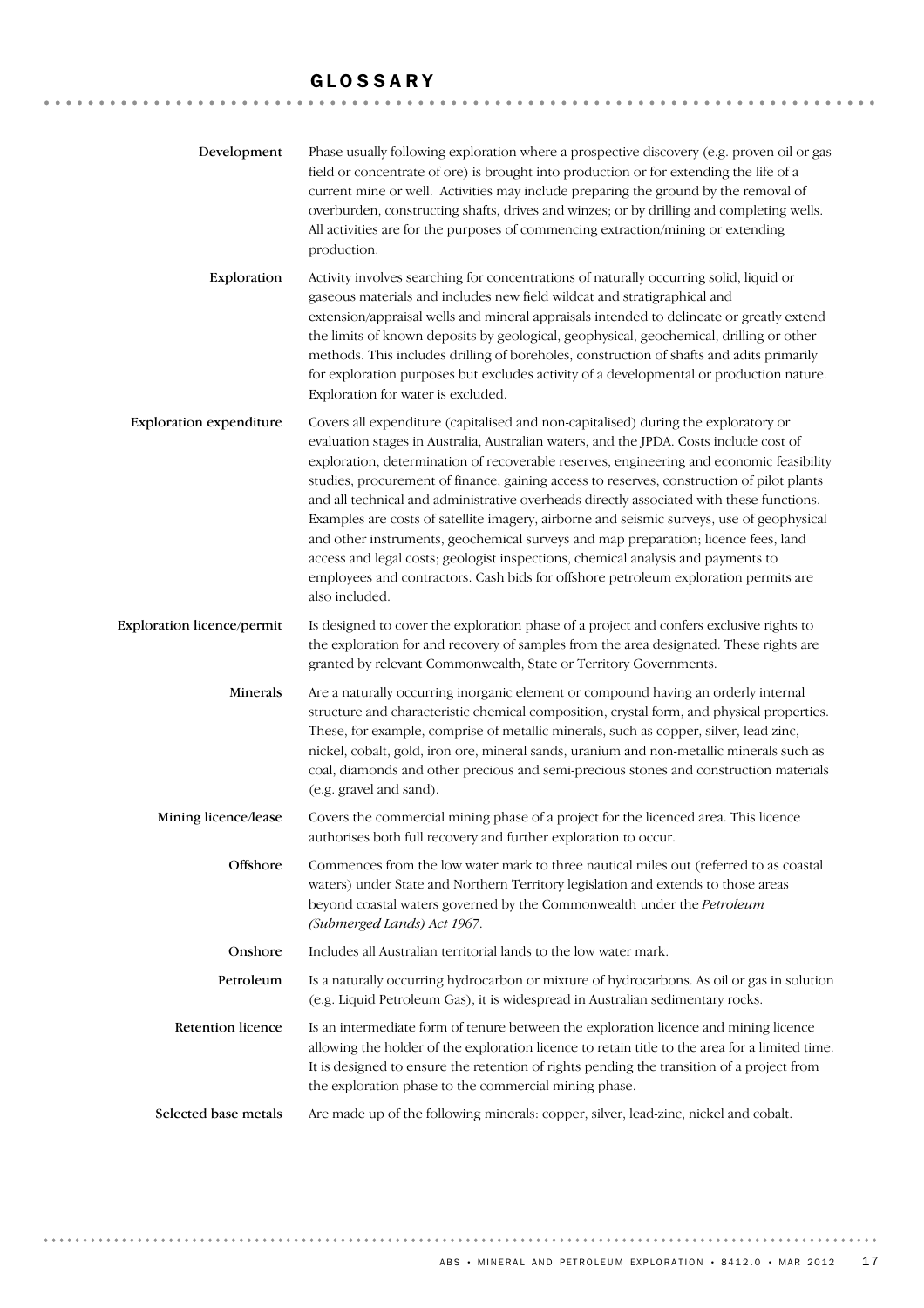# GLOSSARY *continued*

| Type of deposit     | Classification used:<br>Existing deposits - Exploration that is delineating or proving up an existing deposit,<br>including extensions and infill, which has been classified as an Inferred Mineral<br>Resource or higher.<br>New deposits - Exploration on previously unknown mineralisations or known<br>mineralisations yet to be classified as an Inferred Mineral Resource or higher. They<br>include:<br>- Exploration resulting in finding mineralisation that was previously unknown.<br>- Exploration on previously known mineralisation that has not been subjected<br>to modern exploration.<br>- Exploration within an existing mining tenement for the purpose of finding<br>new sources of mineralisation that have not already been classified as at least<br>an Inferred Mineral Resource.                                                                                          |
|---------------------|-----------------------------------------------------------------------------------------------------------------------------------------------------------------------------------------------------------------------------------------------------------------------------------------------------------------------------------------------------------------------------------------------------------------------------------------------------------------------------------------------------------------------------------------------------------------------------------------------------------------------------------------------------------------------------------------------------------------------------------------------------------------------------------------------------------------------------------------------------------------------------------------------------|
| Type of expenditure | Classification used:<br>Drilling expenditure – includes wages and salaries paid to employees; purchase,<br>rental, hiring as well as operation and maintenance of drilling equipment together<br>with activities associated with accessing the areas where drilling is to occur (e.g.<br>road creation, vessel/transport hiring, site preparation and restoration). Also<br>includes expenditure on drilling done by contractors.<br>Other expenditure - includes all other exploration costs, other than those<br>associated with drilling expenditure. This expenditure includes purchase of capital<br>and non-capital items, rental or hiring fees, service fees relating to surveying and<br>analysis, administrative and legal fees associated with obtaining licences/permits,<br>land access, map preparation, feasibility studies, environmental impacts studies<br>and restoration costs. |
| Type of lease       | Classifications used:<br>Production lease - is an area on which development to extract coal, minerals,<br>liquids or gaseous materials is underway or where extraction/mining of these<br>substances is already occurring. See also mining licence/lease.<br>All other areas - are those areas outside the Production lease. These include areas<br>under exploration licence/permit or retention licence, as well as non-licenced<br>areas being assessed for exploration, e.g. through airborne surveys.                                                                                                                                                                                                                                                                                                                                                                                          |